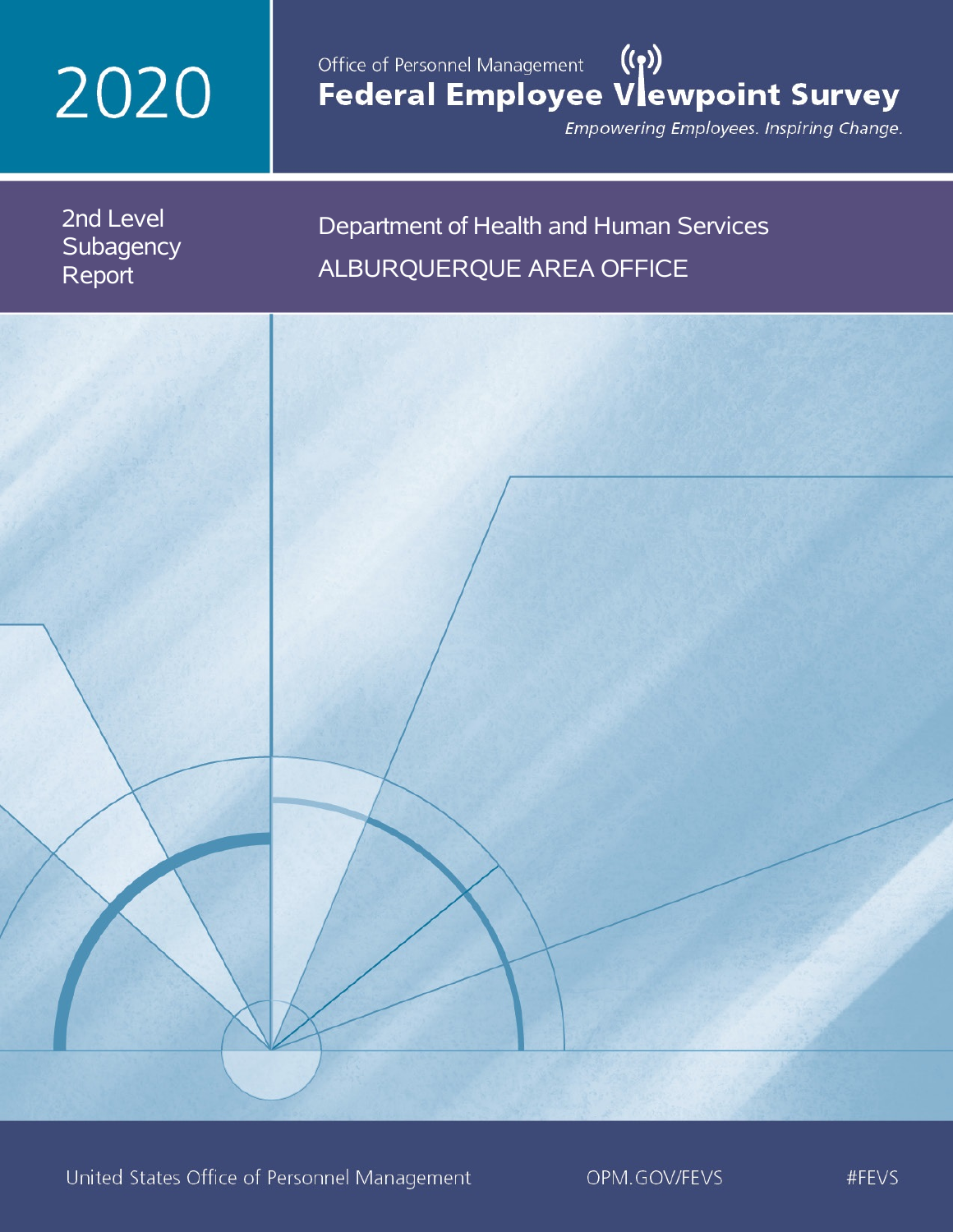## **Department of Health and Human Services ALBURQUERQUE AREA OFFICE** *2nd Level Subagency Report*

This 2020 OPM Federal Employee Viewpoint Survey Report provides summary results for the core FEVS, telework, work-life, and demographic items for your subagency, including comparisons to your department or agency.

#### **Response Summary**

| <b>Organizations</b>                    | <b>Surveys</b><br>Completed | <b>Response</b><br>Rate |
|-----------------------------------------|-----------------------------|-------------------------|
| Governmentwide                          | 624.800                     | 44.3%                   |
| Department of Health and Human Services | 50,393                      | 70.6%                   |
| Indian Health Service                   | 7.101                       | 54.7%                   |
| <b>ALBURQUERQUE AREA OFFICE</b>         | 668                         | 72.4%                   |

## **Top 10 Positive & Negative Items and Leading & Trailing Your Comparison Group**

These sections provide high level information on how your sub-agency is doing.

## **Main Report Results**

The results include response percentages for each survey item. The definitions for the Positive, Neutral, and Negative response percentages vary in the following ways across the three primary response scales used in the survey:

Positive: *"Strongly Agree* and *Agree"* or *"Very Satisfied* and *Satisfied"* or *"Very Good* and *Good"* Neutral: *"Neither Agree nor Disagree"* or *"Neither Satisfied nor Dissatisfied"* or *"Fair"* Negative: *"Disagree* and *Strongly Disagree"* or *"Dissatisfied* and *Very Dissatisfied"* or *"Poor* and *Very Poor"*

Positive, Neutral, and Negative percentages are based on the total number of responses (N) that are in these three categories. The number of *Do Not Know (DNK), Choose Not to Participate, Not Available to me,* or *Unaware of Programs* responses, where applicable, is listed separately.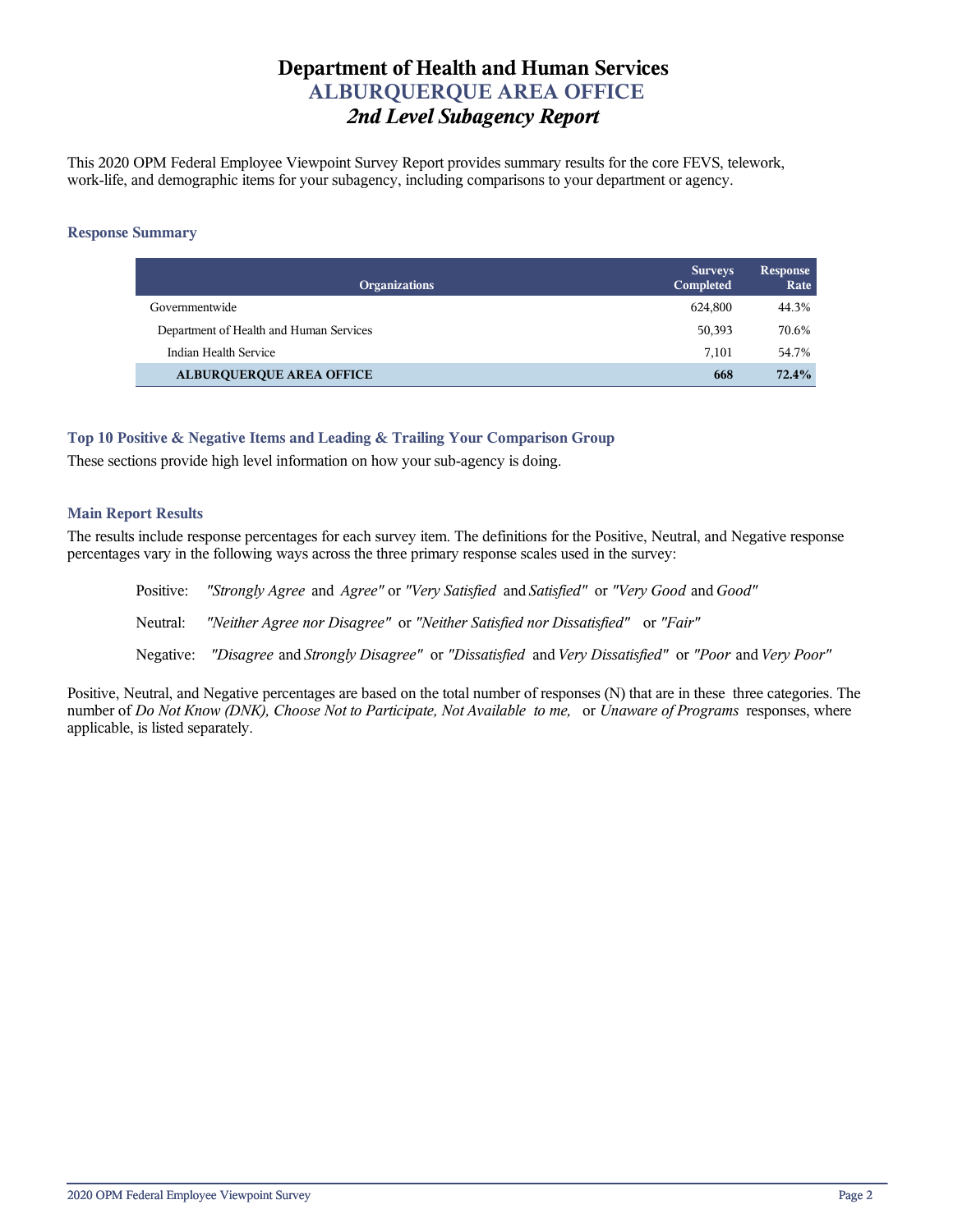## **Top 10 Positive & Negative Items**

The figures below highlight the top 10 positive and negative results from the survey to help you quickly identify the most positive and most negative aspects of the organizational environment (only items 1 to 10 and 12 to 38 are included). Use this snapshot as a quick reference or overview of your OPM FEVS results.

## *Highest Percent Positive*

| 90.6% | I know what is expected of me on the job.<br>(Q4)                                                                |
|-------|------------------------------------------------------------------------------------------------------------------|
| 86.7% | I know how my work relates to the agency's<br>goals. $(Q7)$                                                      |
| 76.4% | My work gives me a feeling of personal<br>accomplishment. (Q3)                                                   |
| 74.9% | Considering everything, how satisfied are<br>you with your job? (Q36)                                            |
| 73.8% | My supervisor treats me with respect. (Q23)                                                                      |
| 73.0% | My work unit has the job-relevant<br>knowledge and skills necessary to<br>accomplish organizational goals. (Q13) |
| 72.2% | Employees are protected from health and<br>safety hazards on the job. (Q15)                                      |
| 71.8% | The people I work with cooperate to get the<br>job done. (Q9)                                                    |
| 71.4% | My talents are used well in the workplace.<br>(Q6)                                                               |
|       |                                                                                                                  |

69.4% My agency is successful at accomplishing its mission. (Q16)

## *Highest Percent Negative*

- 33.1% In my work unit, steps are taken to deal with a poor performer who cannot or will not improve. (Q10)
- 28.5% In my organization, senior leaders generate high levels of motivation and commitment in the workforce. (Q26)
- 28.0% In my work unit, differences in performance are recognized in a meaningful way. (Q12)
- 27.6% How satisfied are you with the recognition you receive for doing a good job? (Q35)
- 27.3% Employees are recognized for providing high quality products and services. (Q14)
- 27.1% Managers promote communication among different work units (for example, about projects, goals, needed resources). (Q29)
- 25.7% How satisfied are you with the information you receive from management on what's going on in your organization? (Q34)
- 24.2% I believe the results of this survey will be used to make my agency a better place to work. (Q18)
- 22.3% I can disclose a suspected violation of any law, rule or regulation without fear of reprisal. (Q8)
- 22.0% Managers communicate the goals of the organization. (Q28)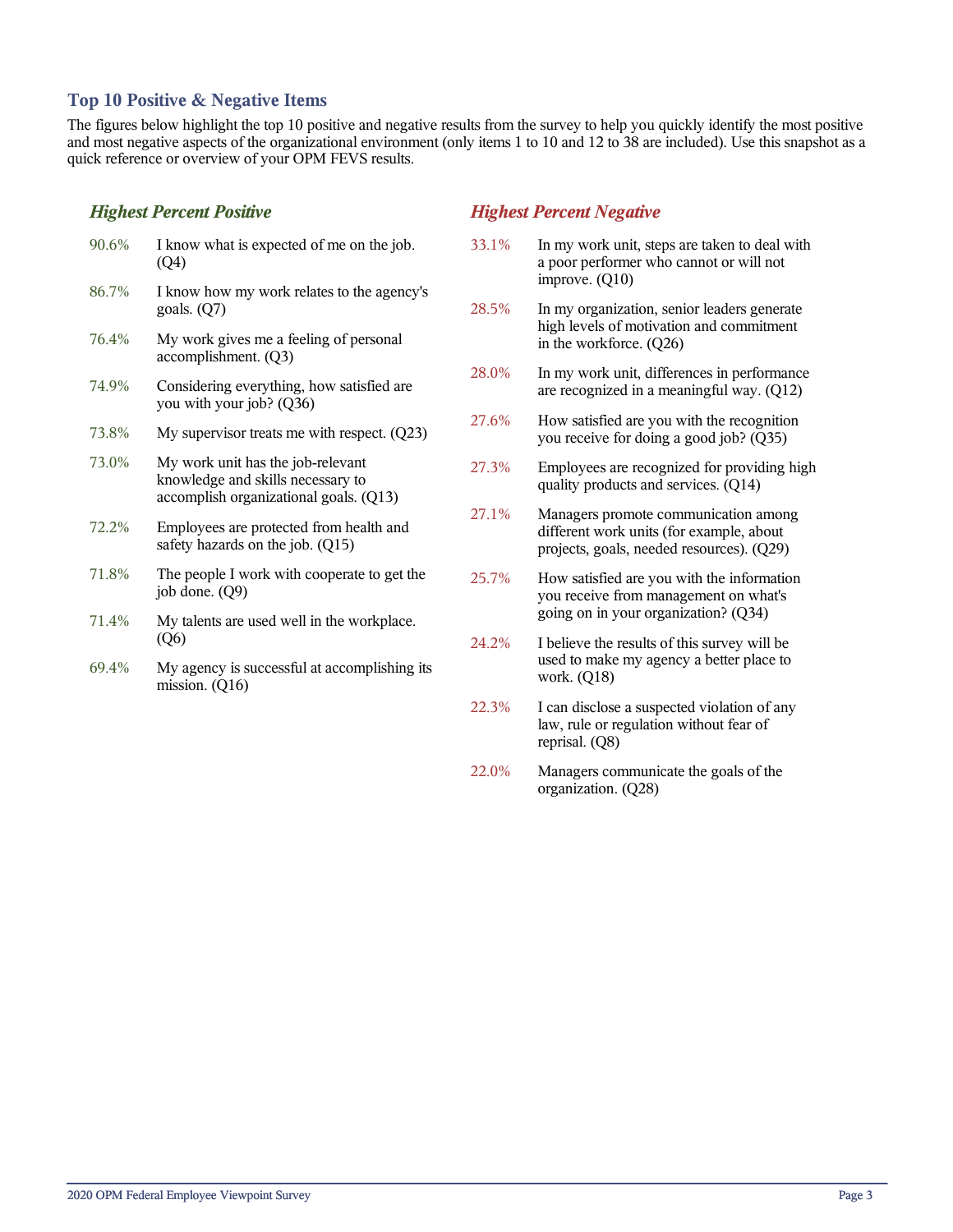## **Leading Your Comparison Group**

The figure below allows you to see where your subagency results are higher than your comparison group (Indian Health Service) average (only items 1 to 10 and 12 to 38 are included). Only survey items with differences of 3 percentage points or more from your comparison group average are displayed. If your subagency has more than 10 items that are higher than the average, only the 10 items with the greatest differences are shown. An '\*' in % Positive Response represents a percentage less than 8.



Indian Health Service I.

| Survey Item                                                                                                  | % Positive Response | <i>Difference</i> |
|--------------------------------------------------------------------------------------------------------------|---------------------|-------------------|
| I know what is expected of me on the<br>job. $(Q4)$                                                          | 90.6%<br>84.8%      | $+5.8$            |
| My organization's senior leaders maintain<br>high standards of honesty and integrity.<br>(Q27)               | 54.2%<br>49.6%      | $+4.6$            |
| Considering everything, how satisfied are<br>you with your job? (Q36)                                        | 74.9%<br>70.5%      | $+4.4$            |
| Employees are recognized for providing high<br>quality products and services. (Q14)                          | 52.4%<br>48.3%      | $+4.1$            |
| In my work unit, steps are taken to<br>deal with a poor performer who cannot or<br>will not improve. $(Q10)$ | 39.4%<br>35.6%      | $+3.8$            |
| In my work unit, differences in performance<br>are recognized in a meaningful way. (Q12)                     | 45.9%<br>42.8%      | $+3.1$            |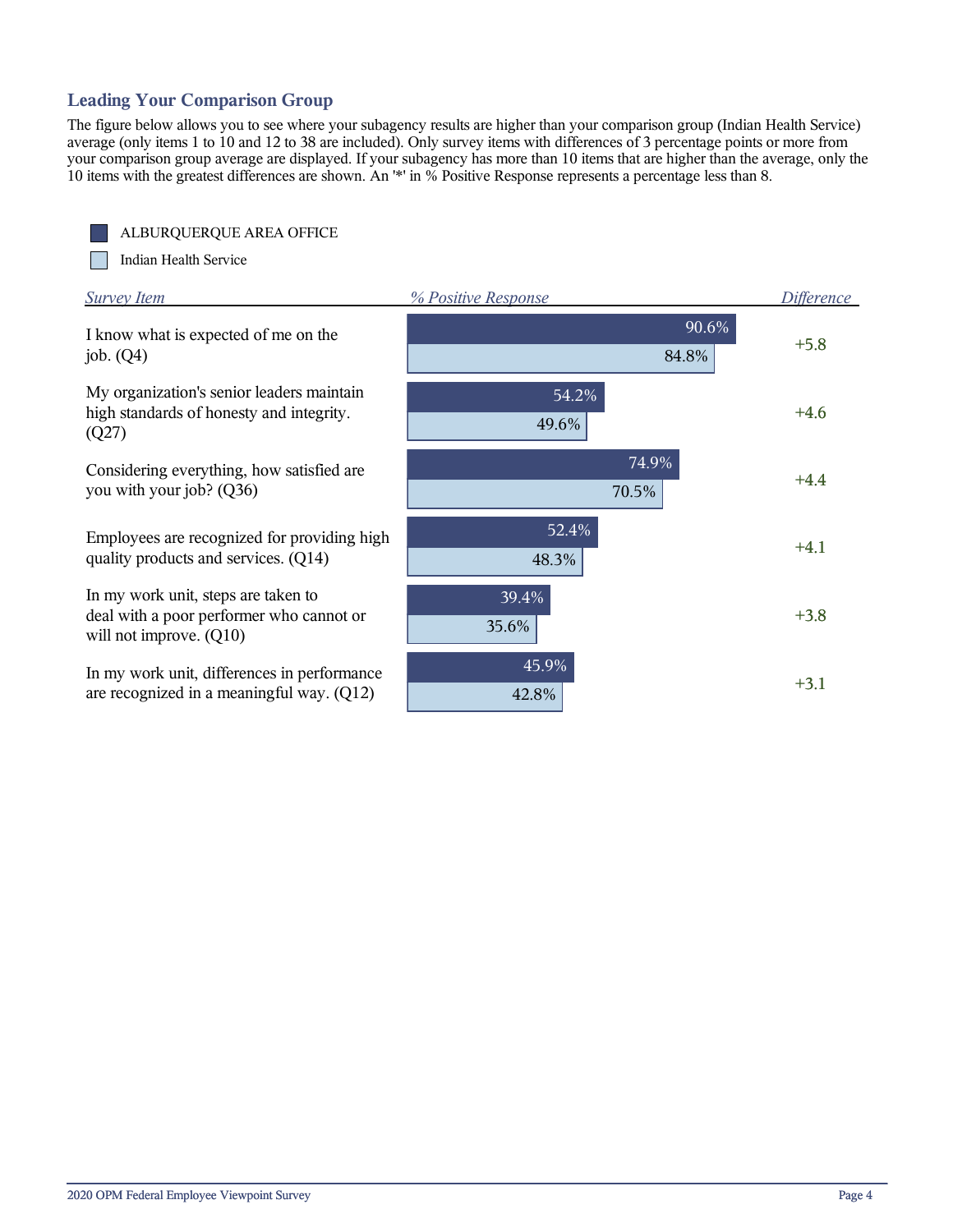## **Trailing Your Comparison Group**

The figure below allows you to see where your subagency results are lower than your comparison group (Indian Health Service) average (only items 1 to 10 and 12 to 38 are included). Only survey items with differences of 3 percentage points or more from your comparison group average are displayed. If your subagency has more than 10 items that are lower than the average, only the 10 items with the greatest differences are shown. An '\*' in % Positive Response represents a percentage less than 8.

ALBURQUERQUE AREA OFFICE

**The State** Indian Health Service

| <b>Survey Item</b>                                                                                         | % Positive Response | Difference |
|------------------------------------------------------------------------------------------------------------|---------------------|------------|
| Considering everything, how satisfied are<br>you with your pay? (Q37)                                      | 59.2%<br>63.9%      | $-4.7$     |
| My supervisor supports my need to balance<br>work and other life issues. (Q19)                             | 67.8%<br>71.7%      | $-3.9$     |
| I can disclose a suspected violation of any<br>law, rule or regulation without fear of<br>reprisal. $(Q8)$ | 56.1%<br>59.3%      | $-3.2$     |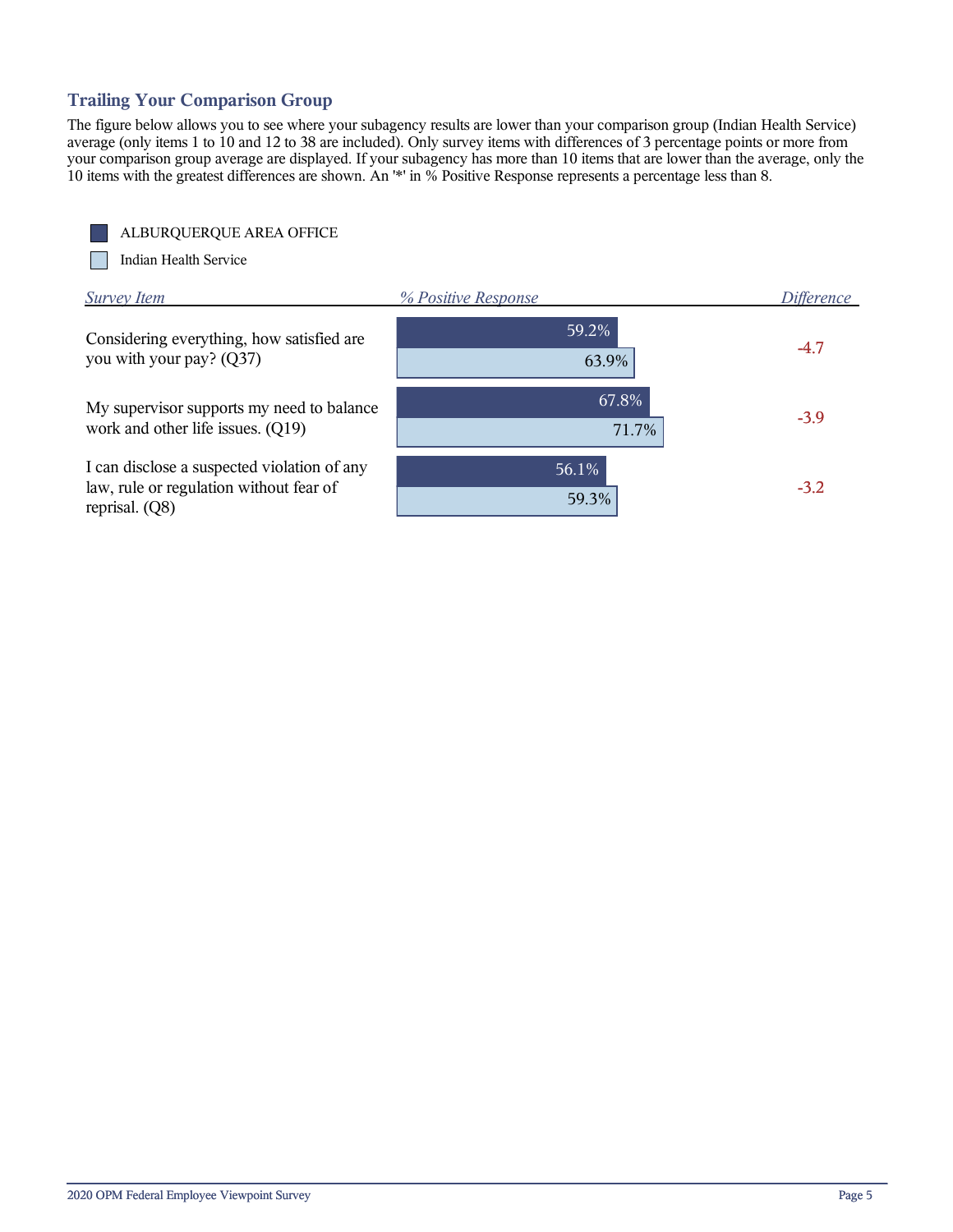## **My Work Experience**

## *1. I am given a real opportunity to improve my skills in my organization.*

| <b>Organizations</b>                    |         | <b>Positive</b> | <b>Neutral</b> | <b>Negative</b> |
|-----------------------------------------|---------|-----------------|----------------|-----------------|
| Governmentwide                          | 619.947 | 69.9%           | 15.2%          | 14.8%           |
| Department of Health and Human Services | 50.112  | 75.8%           | 13.3%          | 10.9%           |
| Indian Health Service                   | 7.053   | 64.3%           | 19.2%          | 16.5%           |
| <b>ALBURQUERQUE AREA OFFICE</b>         | 663     | $63.2\%$        | $21.1\%$       | 15.6%           |

## *2. I feel encouraged to come up with new and better ways of doing things.*

| <b>Organizations</b>                    |         | <b>Positive</b> | <b>Neutral</b> | <b>Negative</b> |
|-----------------------------------------|---------|-----------------|----------------|-----------------|
| Governmentwide                          | 615.099 | 66.6%           | 15.9%          | 17.5%           |
| Department of Health and Human Services | 49.723  | 72.9%           | 14.0%          | 13.1%           |
| Indian Health Service                   | 6.994   | 61.1%           | 19.8%          | 19.1%           |
| <b>ALBURQUERQUE AREA OFFICE</b>         | 654     | $60.3\%$        | 21.0%          | 18.7%           |

## *3. My work gives me a feeling of personal accomplishment.*

| <b>Organizations</b>                    |         | <b>Positive</b> | <b>Neutral</b> | <b>Negative</b> |
|-----------------------------------------|---------|-----------------|----------------|-----------------|
| Governmentwide                          | 618.334 | 74.6%           | 13.7%          | 11.7%           |
| Department of Health and Human Services | 49.967  | 80.5%           | 11.4%          | 8.0%            |
| Indian Health Service                   | 7.003   | 74.5%           | 14.9%          | 10.6%           |
| <b>ALBURQUERQUE AREA OFFICE</b>         | 658     | 76.4%           | $11.6\%$       | $12.0\%$        |

## *4. I know what is expected of me on the job.*

| <b>Organizations</b>                    |         | <b>Positive</b> | <b>Neutral</b> | <b>Negative</b> |
|-----------------------------------------|---------|-----------------|----------------|-----------------|
| Governmentwide                          | 621.862 | 83.5%           | 9.2%           | 7.3%            |
| Department of Health and Human Services | 50.138  | 86.0%           | 8.1%           | 5.9%            |
| Indian Health Service                   | 7.057   | 84.8%           | 8.9%           | 6.3%            |
| <b>ALBURQUERQUE AREA OFFICE</b>         | 664     | $90.6\%$        | 5.3%           | 4.1%            |

#### *5. My workload is reasonable.*

| <b>Organizations</b>                    | N       | <b>Positive</b> | <b>Neutral</b> | <b>Negative</b> | <b>DNK</b><br>(N) |
|-----------------------------------------|---------|-----------------|----------------|-----------------|-------------------|
| Governmentwide                          | 619.493 | 66.7%           | 12.7%          | 20.6%           | 931               |
| Department of Health and Human Services | 50,052  | 67.6%           | 12.7%          | 19.7%           | 60                |
| Indian Health Service                   | 7.048   | 66.4%           | 14.0%          | 19.6%           | 11                |
| <b>ALBURQUERQUE AREA OFFICE</b>         | 667     | 67.9%           | 12.8%          | 19.3%           | $\bf{0}$          |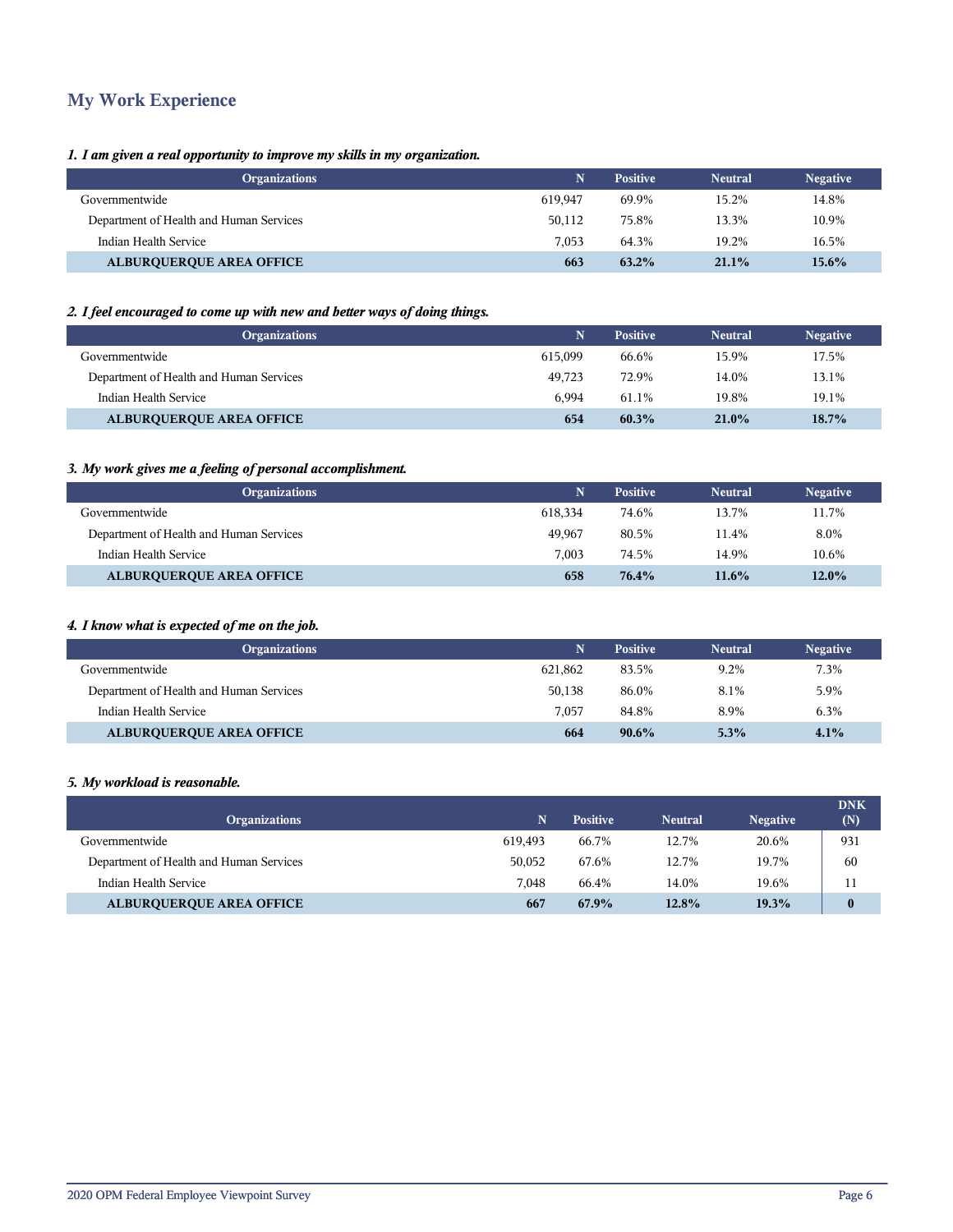## **My Work Experience (continued)**

## *6. My talents are used well in the workplace.*

| <b>Organizations</b>                    |         | <b>Positive</b> | <b>Neutral</b> | <b>Negative</b> | <b>DNK</b><br>(N) |
|-----------------------------------------|---------|-----------------|----------------|-----------------|-------------------|
| Governmentwide                          | 611.287 | 65.9%           | 15.3%          | 18.8%           | 1,541             |
| Department of Health and Human Services | 49.454  | 70.5%           | 14.4%          | 15.1%           | 89                |
| Indian Health Service                   | 6.969   | 68.9%           | 16.7%          | 14.4%           | 21                |
| <b>ALBURQUERQUE AREA OFFICE</b>         | 651     | 71.4%           | 14.7%          | 13.9%           | 3                 |

## *7. I know how my work relates to the agency's goals.*

| <b>Organizations</b>                    |         | <b>Positive</b> | <b>Neutral</b> | <b>Negative</b> | <b>DNK</b><br>(N) |
|-----------------------------------------|---------|-----------------|----------------|-----------------|-------------------|
| Governmentwide                          | 618.591 | 87.1%           | 7.9%           | 5.0%            | 1,479             |
| Department of Health and Human Services | 49.901  | 89.9%           | 6.7%           | 3.4%            | 102               |
| Indian Health Service                   | 7.005   | 86.5%           | 9.9%           | 3.7%            | 25                |
| <b>ALBURQUERQUE AREA OFFICE</b>         | 656     | 86.7%           | $9.8\%$        | 3.5%            |                   |

## *8. I can disclose a suspected violation of any law, rule or regulation without fear of reprisal.*

| <b>Organizations</b>                    |         | <b>Positive</b> | <b>Neutral</b> | <b>Negative</b> | <b>DNK</b><br>(N) |
|-----------------------------------------|---------|-----------------|----------------|-----------------|-------------------|
| Governmentwide                          | 604.744 | 68.5%           | 16.1%          | 15.4%           | 18,046            |
| Department of Health and Human Services | 48,101  | 67.7%           | 17.8%          | 14.5%           | 2,074             |
| Indian Health Service                   | 6.953   | 59.3%           | 19.8%          | 20.9%           | 120               |
| <b>ALBURQUERQUE AREA OFFICE</b>         | 654     | $56.1\%$        | 21.5%          | 22.3%           | 12                |

## **My Work Unit**

## *9. The people I work with cooperate to get the job done.*

| <b>Organizations</b>                    | Ñ       | <b>Positive</b> | <b>Neutral</b> | <b>Negative</b> |
|-----------------------------------------|---------|-----------------|----------------|-----------------|
| Governmentwide                          | 623.646 | 84.1%           | 8.5%           | 7.4%            |
| Department of Health and Human Services | 50.280  | 86.2%           | 7.7%           | 6.2%            |
| Indian Health Service                   | 7.090   | 70.8%           | 15.3%          | 13.9%           |
| <b>ALBURQUERQUE AREA OFFICE</b>         | 667     | 71.8%           | $13.6\%$       | 14.6%           |

## *10. In my work unit, steps are taken to deal with a poor performer who cannot or will not improve.*

| <b>Organizations</b>                    | N       | <b>Positive</b> | <b>Neutral</b> | <b>Negative</b> | <b>DNK</b><br>(N) |
|-----------------------------------------|---------|-----------------|----------------|-----------------|-------------------|
| Governmentwide                          | 540.222 | 42.3%           | 27.5%          | 30.2%           | 83,418            |
| Department of Health and Human Services | 42,095  | 46.8%           | 28.8%          | 24.4%           | 8,163             |
| Indian Health Service                   | 6.636   | 35.6%           | 27.4%          | 37.0%           | 455               |
| <b>ALBURQUERQUE AREA OFFICE</b>         | 625     | 39.4%           | 27.6%          | $33.1\%$        | 41                |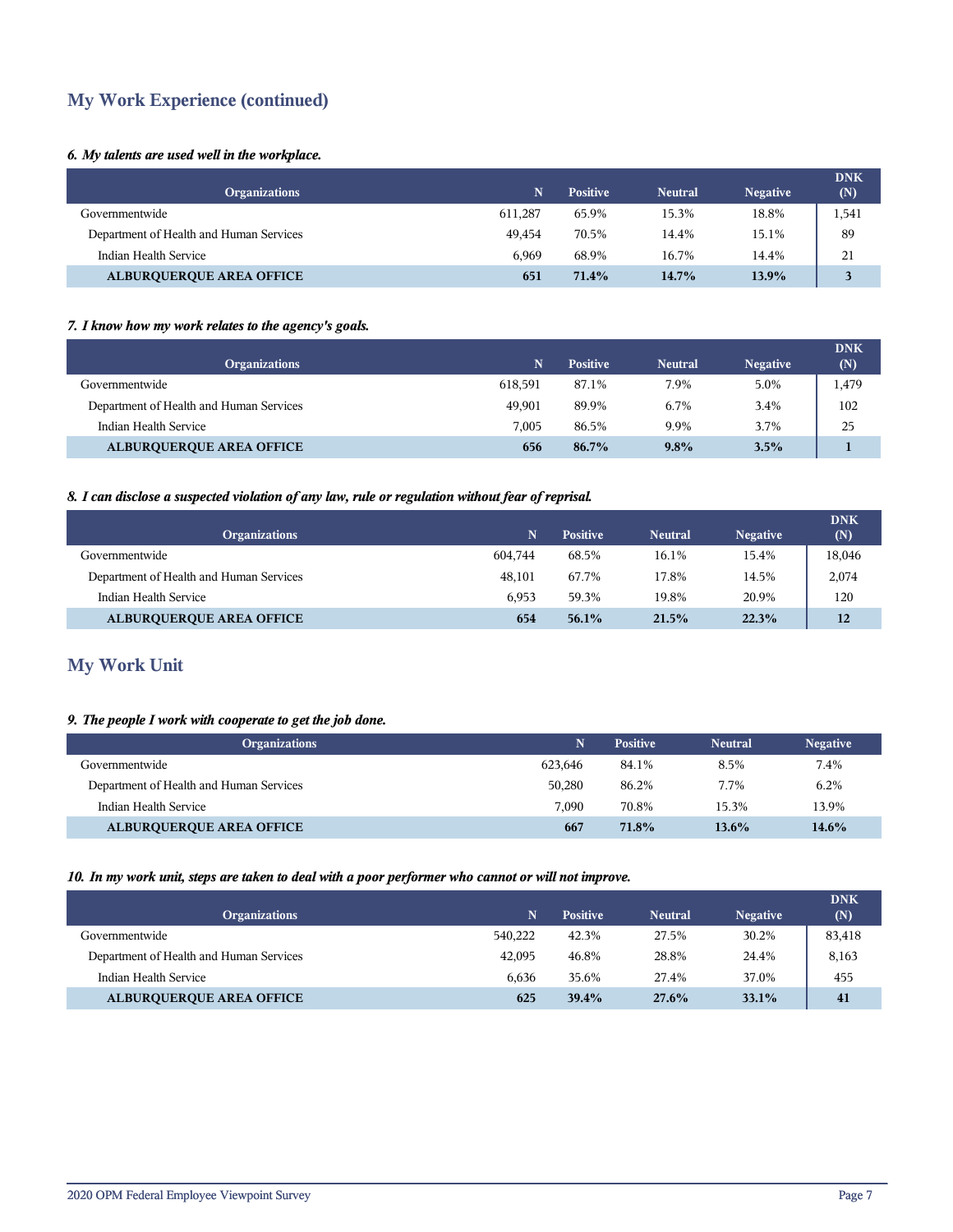## **My Work Unit (continued)**

## *11. In my work unit poor performers usually:*

| <b>Organizations</b>                    |         | <b>Remain</b><br>In Work<br><b>Unit And</b><br>Improve<br>N Over Time | Remain<br>In Work<br><b>Unit And</b><br>Continue<br>To<br>Under-<br>Perform | Leave<br><b>Work Unit-</b><br>Removed<br><sub>or</sub><br><b>Transferred</b> | Leave<br>Work<br>Unit-<br>Quit | No Poor<br>Performers In<br><b>Work Unit</b> | Do Not<br><b>Know</b><br>(N) |
|-----------------------------------------|---------|-----------------------------------------------------------------------|-----------------------------------------------------------------------------|------------------------------------------------------------------------------|--------------------------------|----------------------------------------------|------------------------------|
| Governmentwide                          | 479,951 | 18.6%                                                                 | 49.3%                                                                       | 9.3%                                                                         | 2.0%                           | 20.8%                                        | 143,690                      |
| Department of Health and Human Services | 37,049  | 21.2%                                                                 | 41.6%                                                                       | 9.7%                                                                         | 2.6%                           | 24.8%                                        | 13,199                       |
| Indian Health Service                   | 5,697   | 19.8%                                                                 | 57.0%                                                                       | 5.9%                                                                         | 2.7%                           | 14.5%                                        | 1,393                        |
| <b>ALBUROUEROUE AREA OFFICE</b>         | 543     | 25.5%                                                                 | 50.7%                                                                       | $5.6\%$                                                                      | 4.1%                           | 14.1%                                        | 124                          |

## *12. In my work unit, differences in performance are recognized in a meaningful way.*

| <b>Organizations</b>                    | N       | <b>Positive</b> | <b>Neutral</b> | <b>Negative</b> | <b>DNK</b><br>(N) |
|-----------------------------------------|---------|-----------------|----------------|-----------------|-------------------|
| Governmentwide                          | 574.692 | 50.9%           | 25.0%          | 24.1%           | 48,809            |
| Department of Health and Human Services | 45.977  | 57.1%           | 23.3%          | 19.6%           | 4,281             |
| Indian Health Service                   | 6.810   | 42.8%           | 27.8%          | 29.4%           | 277               |
| <b>ALBURQUERQUE AREA OFFICE</b>         | 642     | 45.9%           | $26.1\%$       | 28.0%           | 25                |

## *13. My work unit has the job-relevant knowledge and skills necessary to accomplish organizational goals.*

| <b>Organizations</b>                    |         | <b>Positive</b> | <b>Neutral</b> | <b>Negative</b> | <b>DNK</b><br>(N) |
|-----------------------------------------|---------|-----------------|----------------|-----------------|-------------------|
| Governmentwide                          | 618.137 | 81.9%           | 10.5%          | 7.6%            | 5,585             |
| Department of Health and Human Services | 49.869  | 85.0%           | 9.1%           | 5.9%            | 414               |
| Indian Health Service                   | 7.025   | 73.9%           | 16.8%          | 9.4%            | 60                |
| <b>ALBURQUERQUE AREA OFFICE</b>         | 660     | 73.0%           | $18.0\%$       | $9.0\%$         | 8                 |

## **My Agency**

## *14. Employees are recognized for providing high quality products and services.*

| <b>Organizations</b>                    | 'N.     | <b>Positive</b> | <b>Neutral</b> | <b>Negative</b> | <b>DNK</b><br>(N) |
|-----------------------------------------|---------|-----------------|----------------|-----------------|-------------------|
| Governmentwide                          | 614.057 | 64.3%           | 17.0%          | 18.8%           | 7,882             |
| Department of Health and Human Services | 49.602  | 70.7%           | 15.0%          | 14.3%           | 579               |
| Indian Health Service                   | 6.996   | 48.3%           | 24.0%          | 27.7%           | 70                |
| <b>ALBURQUERQUE AREA OFFICE</b>         | 664     | 52.4%           | 20.3%          | 27.3%           | $\overline{4}$    |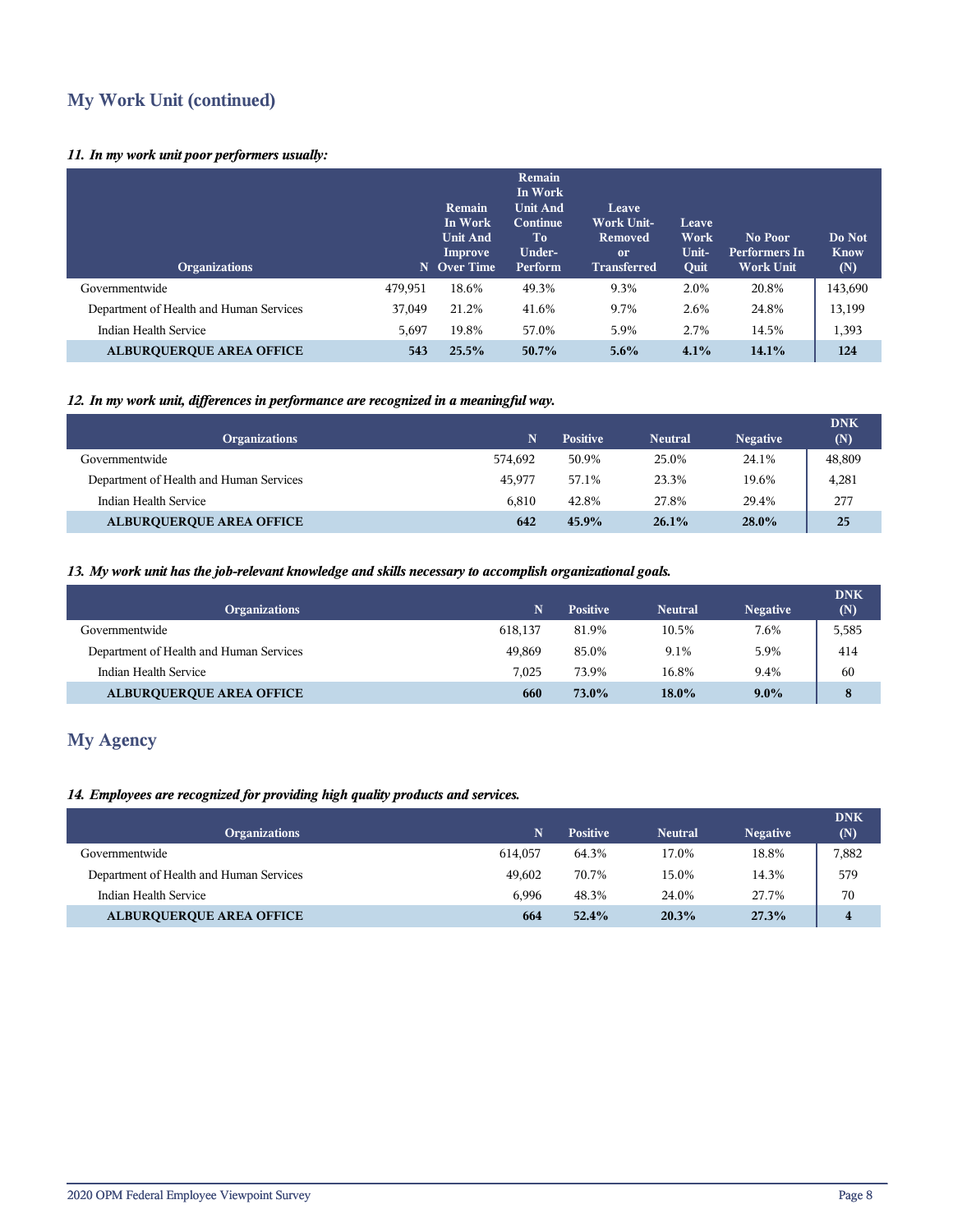## **My Agency (continued)**

## *15. Employees are protected from health and safety hazards on the job.*

| <b>Organizations</b>                    |         | <b>Positive</b> | <b>Neutral</b> | <b>Negative</b> | <b>DNK</b><br>(N) |
|-----------------------------------------|---------|-----------------|----------------|-----------------|-------------------|
| Governmentwide                          | 615.590 | 77.3%           | 11.3%          | 11.4%           | 6,144             |
| Department of Health and Human Services | 49,331  | 84.3%           | 9.4%           | 6.3%            | 795               |
| Indian Health Service                   | 7,031   | 71.1%           | 15.2%          | 13.7%           | 35                |
| <b>ALBURQUERQUE AREA OFFICE</b>         | 660     | $72.2\%$        | $12.6\%$       | $15.2\%$        | $\overline{2}$    |

## *16. My agency is successful at accomplishing its mission.*

| <b>Organizations</b>                    | 'N.     | <b>Positive</b> | <b>Neutral</b> | <b>Negative</b> | <b>DNK</b><br>(N) |
|-----------------------------------------|---------|-----------------|----------------|-----------------|-------------------|
| Governmentwide                          | 614.969 | 81.4%           | 12.5%          | 6.1%            | 7,377             |
| Department of Health and Human Services | 49.679  | 82.8%           | 11.8%          | 5.5%            | 527               |
| Indian Health Service                   | 7.008   | 67.9%           | 22.4%          | 9.7%            | 63                |
| <b>ALBURQUERQUE AREA OFFICE</b>         | 665     | 69.4%           | 20.8%          | $9.8\%$         | 3                 |

## *17. I recommend my organization as a good place to work.*

| <b>Organizations</b>                    |         | <b>Positive</b> | <b>Neutral</b> | <b>Negative</b> |
|-----------------------------------------|---------|-----------------|----------------|-----------------|
| Governmentwide                          | 623.730 | 70.7%           | 17.2%          | 12.1%           |
| Department of Health and Human Services | 50.290  | 77.2%           | 14.4%          | 8.4%            |
| Indian Health Service                   | 7.092   | 64.9%           | 22.7%          | 12.4%           |
| <b>ALBURQUERQUE AREA OFFICE</b>         | 665     | 65.8%           | $21.7\%$       | 12.5%           |

## *18. I believe the results of this survey will be used to make my agency a better place to work.*

| <b>Organizations</b>                    | N       | <b>Positive</b> | <b>Neutral</b> | <b>Negative</b> | <b>DNK</b><br>(N) |
|-----------------------------------------|---------|-----------------|----------------|-----------------|-------------------|
| Governmentwide                          | 580.828 | 42.9%           | 28.2%          | 28.8%           | 43,177            |
| Department of Health and Human Services | 47.203  | 56.9%           | 24.4%          | 18.7%           | 3,099             |
| Indian Health Service                   | 6.644   | 47.1%           | 27.9%          | 25.0%           | 445               |
| <b>ALBURQUERQUE AREA OFFICE</b>         | 631     | 49.8%           | 25.9%          | 24.2%           | 35                |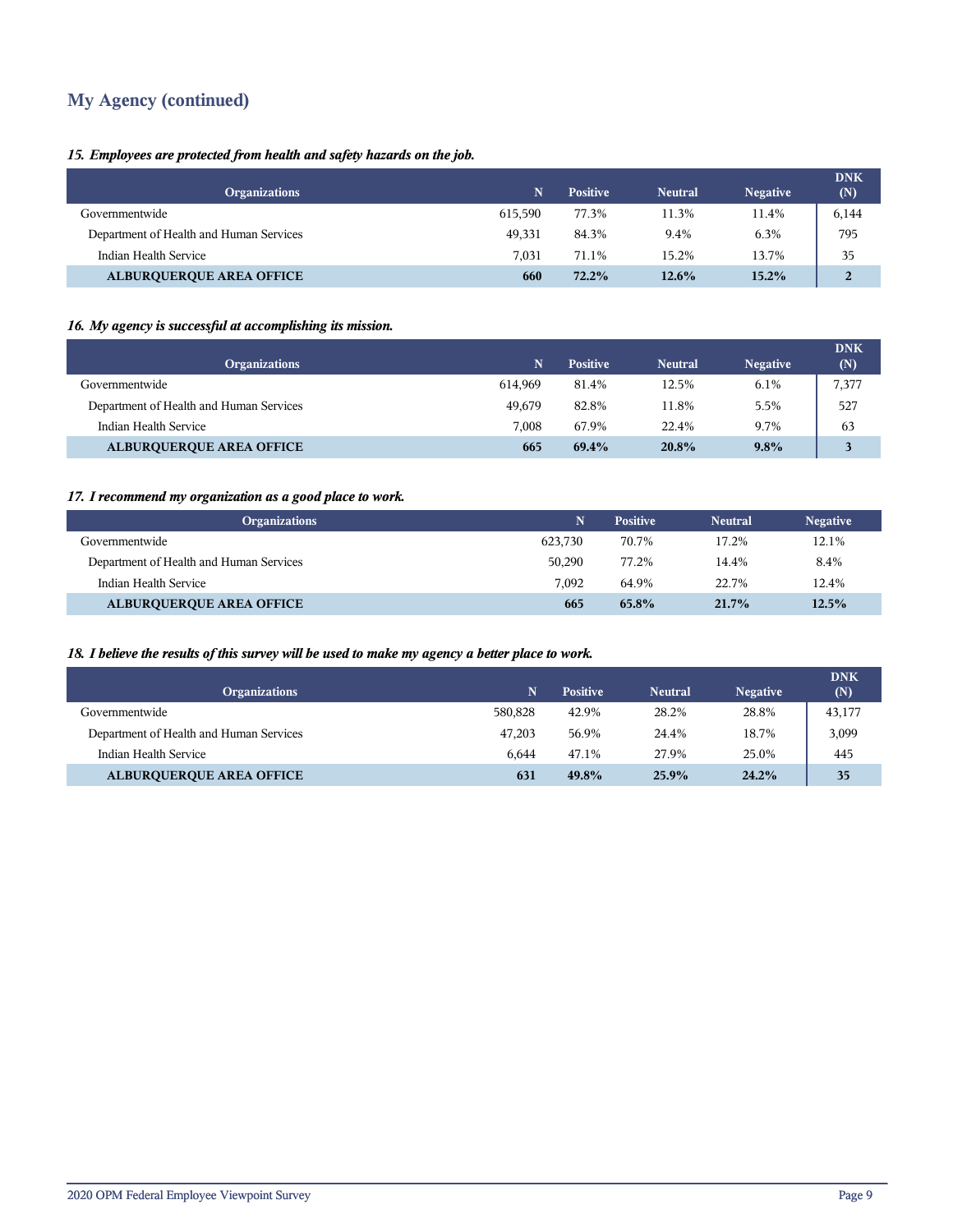## **My Supervisor**

## *19. My supervisor supports my need to balance work and other life issues.*

| <b>Organizations</b>                    |         | <b>Positive</b> | <b>Neutral</b> | <b>Negative</b> | <b>DNK</b><br>(N) |
|-----------------------------------------|---------|-----------------|----------------|-----------------|-------------------|
| Governmentwide                          | 620,352 | 84.8%           | 8.1%           | 7.1%            | 3,002             |
| Department of Health and Human Services | 50.065  | 86.5%           | 7.1%           | 6.4%            | 214               |
| Indian Health Service                   | 7.047   | 71.7%           | 13.9%          | 14.4%           | 37                |
| <b>ALBURQUERQUE AREA OFFICE</b>         | 665     | 67.8%           | 15.9%          | 16.3%           |                   |

## *20. My supervisor is committed to a workforce representative of all segments of society.*

| <b>Organizations</b>                    |         | <b>Positive</b> | <b>Neutral</b> | <b>Negative</b> | <b>DNK</b><br>(N) |
|-----------------------------------------|---------|-----------------|----------------|-----------------|-------------------|
| Governmentwide                          | 590.535 | 78.9%           | 14.7%          | 6.4%            | 32,108            |
| Department of Health and Human Services | 47.884  | 81.3%           | 12.6%          | $6.1\%$         | 2,300             |
| Indian Health Service                   | 6.820   | 65.6%           | 21.3%          | 13.1%           | 246               |
| <b>ALBURQUERQUE AREA OFFICE</b>         | 646     | 63.3%           | 23.2%          | 13.5%           | 18                |

## *21. Supervisors in my work unit support employee development.*

| <b>Organizations</b>                    | 'N.     | <b>Positive</b> | <b>Neutral</b> | <b>Negative</b> | <b>DNK</b><br>(N) |
|-----------------------------------------|---------|-----------------|----------------|-----------------|-------------------|
| Governmentwide                          | 616.623 | 77.8%           | 12.5%          | 9.7%            | 6,265             |
| Department of Health and Human Services | 49.785  | 80.9%           | 10.8%          | 8.3%            | 437               |
| Indian Health Service                   | 7.011   | 64.6%           | 18.9%          | 16.5%           | 68                |
| <b>ALBURQUERQUE AREA OFFICE</b>         | 662     | 62.5%           | 21.4%          | 16.2%           | $\overline{4}$    |

## *22. My supervisor listens to what I have to say.*

| <b>Organizations</b>                    |         | <b>Positive</b> | <b>Neutral</b> | <b>Negative</b> |
|-----------------------------------------|---------|-----------------|----------------|-----------------|
| Governmentwide                          | 621.769 | 82.7%           | 9.1%           | 8.1%            |
| Department of Health and Human Services | 50,108  | 83.9%           | 8.7%           | 7.4%            |
| Indian Health Service                   | 7.057   | 70.4%           | 15.7%          | 14.0%           |
| <b>ALBURQUERQUE AREA OFFICE</b>         | 665     | 68.2%           | 17.4%          | 14.4%           |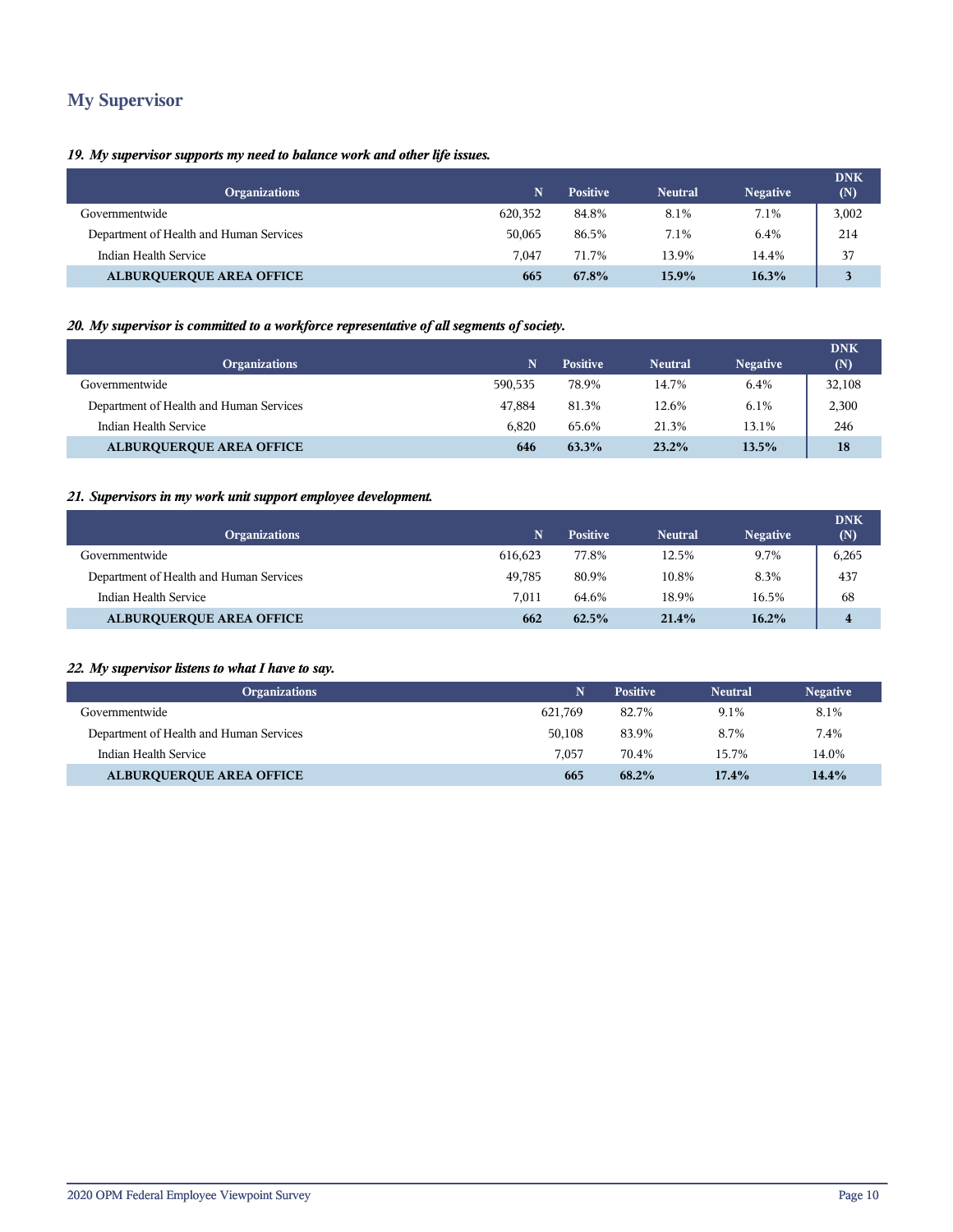## **My Supervisor (continued)**

#### *23. My supervisor treats me with respect.*

| <b>Organizations</b>                    |         | <b>Positive</b> | <b>Neutral</b> | <b>Negative</b> |
|-----------------------------------------|---------|-----------------|----------------|-----------------|
| Governmentwide                          | 621,647 | 86.5%           | 7.6%           | 5.9%            |
| Department of Health and Human Services | 50,095  | 86.5%           | 7.6%           | 5.9%            |
| Indian Health Service                   | 7.062   | 74.4%           | 14.7%          | 11.0%           |
| <b>ALBURQUERQUE AREA OFFICE</b>         | 662     | 73.8%           | 15.6%          | 10.6%           |

#### *24. I have trust and confidence in my supervisor.*

| <b>Organizations</b>                    | N       | <b>Positive</b> | <b>Neutral</b> | <b>Negative</b> |
|-----------------------------------------|---------|-----------------|----------------|-----------------|
| Governmentwide                          | 621.453 | 76.0%           | 12.6%          | 11.3%           |
| Department of Health and Human Services | 50.055  | 78.0%           | 11.9%          | 10.1%           |
| Indian Health Service                   | 7.056   | 64.1%           | 18.3%          | 17.6%           |
| <b>ALBURQUERQUE AREA OFFICE</b>         | 665     | 63.3%           | $19.0\%$       | $17.7\%$        |

## *25. Overall, how good a job do you feel is being done by your immediate supervisor?*

| <b>Organizations</b>                    | N       | <b>Positive</b> | <b>Neutral</b> | <b>Negative</b> |
|-----------------------------------------|---------|-----------------|----------------|-----------------|
| Governmentwide                          | 623.361 | 78.1%           | 14.0%          | 7.8%            |
| Department of Health and Human Services | 50,237  | 80.5%           | 12.5%          | 7.0%            |
| Indian Health Service                   | 7.089   | 64.9%           | 20.2%          | 14.8%           |
| <b>ALBURQUERQUE AREA OFFICE</b>         | 665     | $63.5\%$        | 21.9%          | 14.5%           |

## **Leadership**

#### *26. In my organization, senior leaders generate high levels of motivation and commitment in the workforce.*

|                                         |         |                 |                |                 | <b>DNK</b> |
|-----------------------------------------|---------|-----------------|----------------|-----------------|------------|
| <b>Organizations</b>                    |         | <b>Positive</b> | <b>Neutral</b> | <b>Negative</b> | (N)        |
| Governmentwide                          | 610.089 | 50.7%           | 23.6%          | 25.7%           | 10,495     |
| Department of Health and Human Services | 49.369  | 59.7%           | 21.3%          | 19.1%           | 763        |
| Indian Health Service                   | 6.960   | 44.4%           | 27.5%          | 28.1%           | 99         |
| <b>ALBURQUERQUE AREA OFFICE</b>         | 657     | 47.0%           | 24.4%          | 28.5%           | $\bf{o}$   |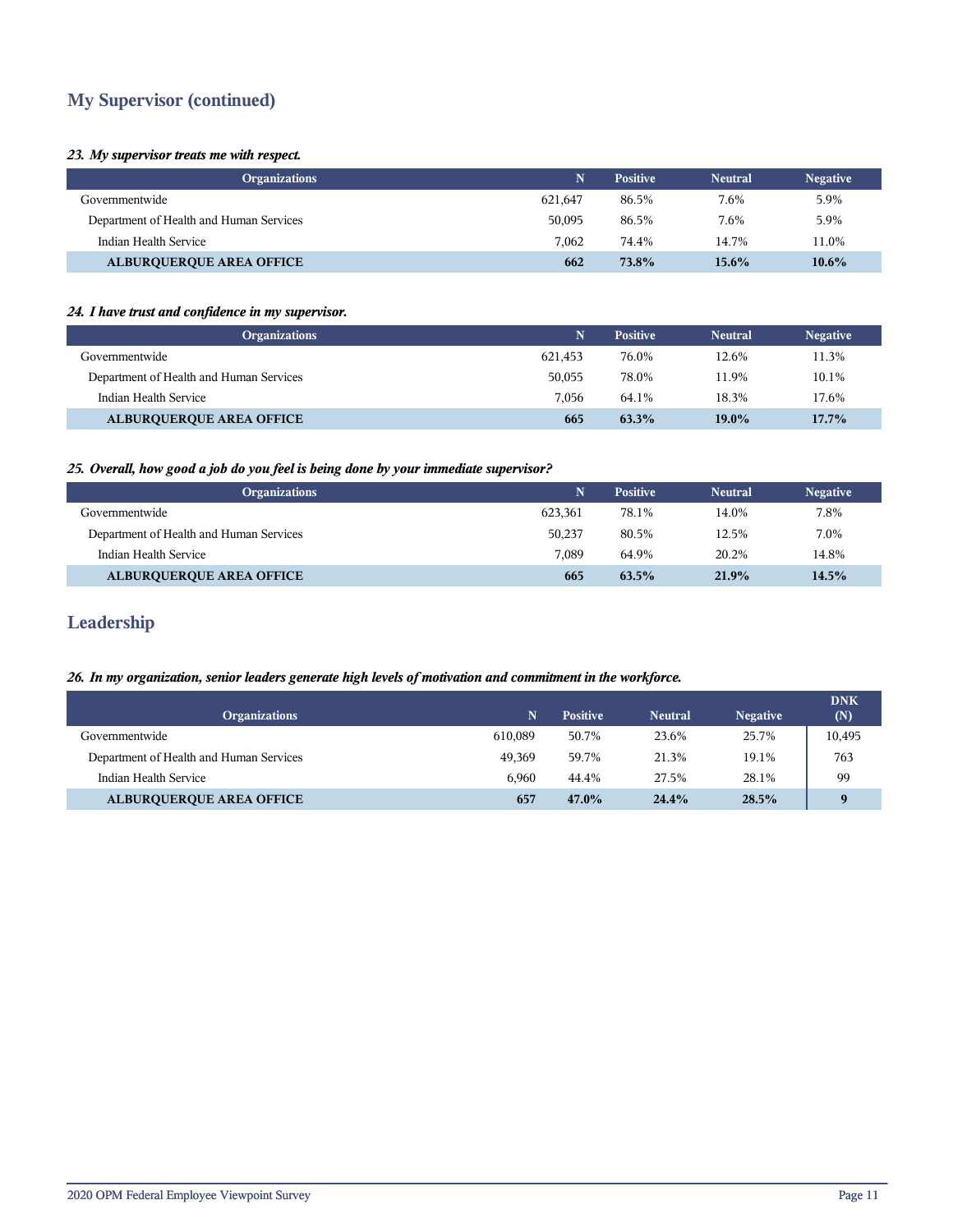## **Leadership (continued)**

*27. My organization's senior leaders maintain high standards of honesty and integrity.*

| <b>Organizations</b>                    | N       | <b>Positive</b> | <b>Neutral</b> | <b>Negative</b> | <b>DNK</b><br>(N) |
|-----------------------------------------|---------|-----------------|----------------|-----------------|-------------------|
| Governmentwide                          | 589.211 | 61.0%           | 21.5%          | 17.5%           | 28,542            |
| Department of Health and Human Services | 47.938  | 65.2%           | 20.2%          | 14.6%           | 1,988             |
| Indian Health Service                   | 6.819   | 49.6%           | 28.2%          | 22.3%           | 218               |
| <b>ALBURQUERQUE AREA OFFICE</b>         | 643     | $54.2\%$        | $25.2\%$       | 20.6%           | 19                |

## *28. Managers communicate the goals of the organization.*

| <b>Organizations</b>                    |         | <b>Positive</b> | <b>Neutral</b> | <b>Negative</b> | <b>DNK</b><br>(N) |
|-----------------------------------------|---------|-----------------|----------------|-----------------|-------------------|
| Governmentwide                          | 613.083 | 67.6%           | 17.3%          | 15.1%           | 5,087             |
| Department of Health and Human Services | 49.536  | 72.9%           | 15.5%          | 11.6%           | 405               |
| Indian Health Service                   | 6.925   | 53.6%           | 24.1%          | 22.2%           | 92                |
| <b>ALBURQUERQUE AREA OFFICE</b>         | 652     | $53.2\%$        | 24.9%          | $22.0\%$        | $\bf{Q}$          |

#### *29. Managers promote communication among different work units (for example, about projects, goals, needed resources).*

| <b>Organizations</b>                    |         | <b>Positive</b> | <b>Neutral</b> | <b>Negative</b> | <b>DNK</b><br>(N) |
|-----------------------------------------|---------|-----------------|----------------|-----------------|-------------------|
| Governmentwide                          | 608.353 | 60.1%           | 19.8%          | 20.1%           | 11,890            |
| Department of Health and Human Services | 49.156  | 66.0%           | 18.0%          | 16.1%           | 904               |
| Indian Health Service                   | 6.932   | 47.2%           | 25.5%          | 27.3%           | 115               |
| <b>ALBURQUERQUE AREA OFFICE</b>         | 648     | $48.2\%$        | $24.7\%$       | 27.1%           | 14                |

#### *30. Overall, how good a job do you feel is being done by the manager directly above your immediate supervisor?*

| <b>Organizations</b>                    | N       | <b>Positive</b> | <b>Neutral</b> | <b>Negative</b> | <b>DNK</b><br>(N) |
|-----------------------------------------|---------|-----------------|----------------|-----------------|-------------------|
| Governmentwide                          | 584.531 | 66.8%           | 20.0%          | 13.2%           | 34,681            |
| Department of Health and Human Services | 47.547  | 71.7%           | 18.0%          | 10.2%           | 2,522             |
| Indian Health Service                   | 6.597   | 53.6%           | 27.2%          | 19.2%           | 450               |
| <b>ALBUROUEROUE AREA OFFICE</b>         | 620     | 54.7%           | $29.0\%$       | 16.3%           | 45                |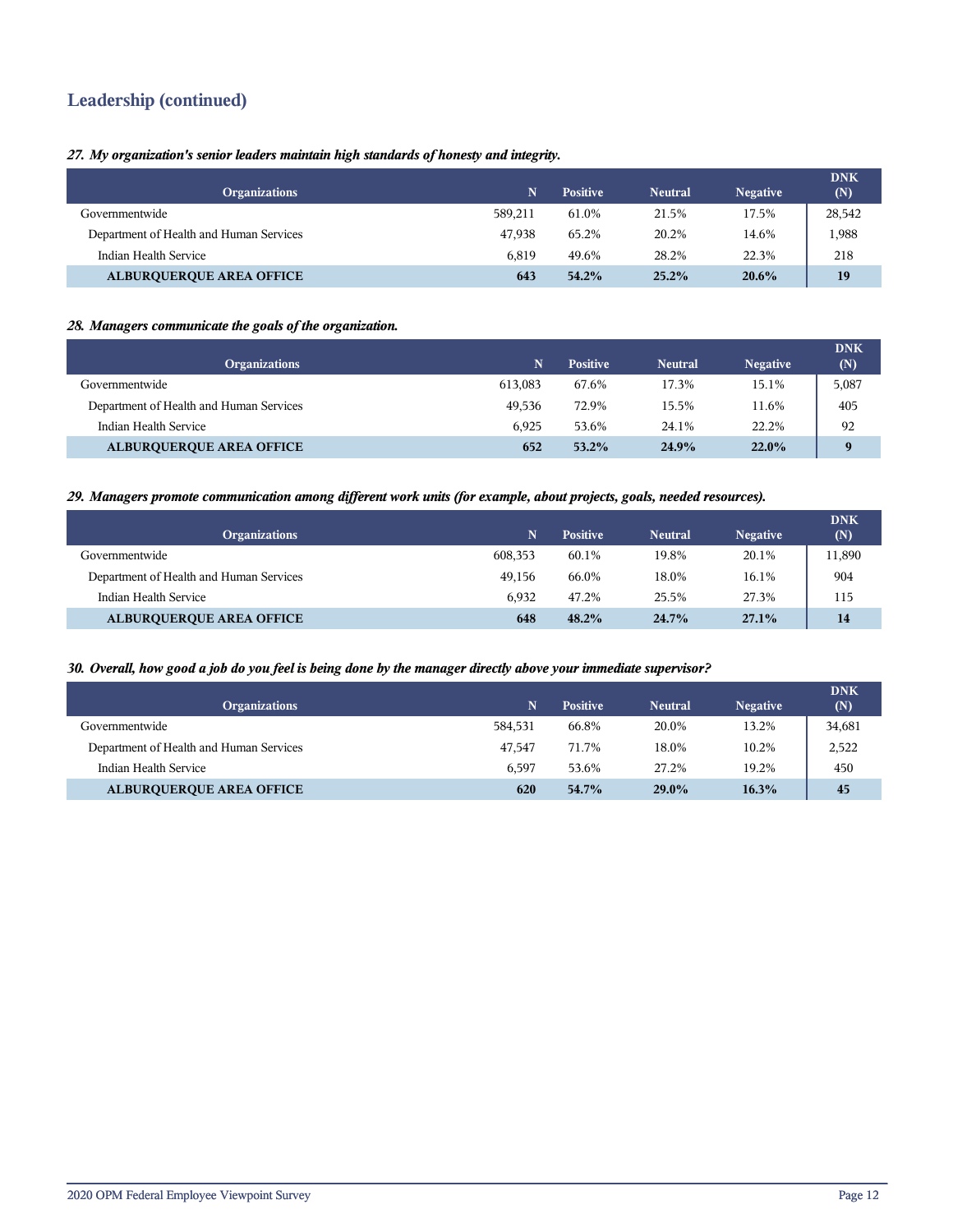## **Leadership (continued)**

## *31. I have a high level of respect for my organization's senior leaders.*

| <b>Organizations</b>                    |         | <b>Positive</b> | <b>Neutral</b> | <b>Negative</b> | <b>DNK</b><br>(N) |
|-----------------------------------------|---------|-----------------|----------------|-----------------|-------------------|
| Governmentwide                          | 610.973 | 61.8%           | 21.2%          | 17.0%           | 8,107             |
| Department of Health and Human Services | 49.475  | 68.2%           | 18.6%          | 13.1%           | 582               |
| Indian Health Service                   | 6.898   | 57.5%           | 24.9%          | 17.6%           | 145               |
| <b>ALBURQUERQUE AREA OFFICE</b>         | 653     | 58.2%           | 24.1%          | $17.7\%$        | 12                |

## *32. Senior leaders demonstrate support for Work-Life programs.*

| <b>Organizations</b>                    | N       | <b>Positive</b> | <b>Neutral</b> | <b>Negative</b> | <b>DNK</b><br>(N) |
|-----------------------------------------|---------|-----------------|----------------|-----------------|-------------------|
| Governmentwide                          | 574.976 | 64.2%           | 22.0%          | 13.8%           | 43,872            |
| Department of Health and Human Services | 47.236  | 72.8%           | 17.8%          | 9.4%            | 2,809             |
| Indian Health Service                   | 6.300   | 47.6%           | 33.3%          | 19.1%           | 735               |
| <b>ALBURQUERQUE AREA OFFICE</b>         | 592     | $47.2\%$        | 31.5%          | 21.4%           | 70                |

## **My Satisfaction**

## *33. How satisfied are you with your involvement in decisions that affect your work?*

| <b>Organizations</b>                    |         | <b>Positive</b> | <b>Neutral</b> | <b>Negative</b> |
|-----------------------------------------|---------|-----------------|----------------|-----------------|
| Governmentwide                          | 615.320 | 57.9%           | 21.8%          | 20.2%           |
| Department of Health and Human Services | 49.876  | 63.1%           | 20.5%          | 16.4%           |
| Indian Health Service                   | 7.004   | 52.5%           | 27.3%          | 20.3%           |
| <b>ALBURQUERQUE AREA OFFICE</b>         | 663     | $52.1\%$        | 27.8%          | 20.2%           |

#### *34. How satisfied are you with the information you receive from management on what's going on in your organization?*

| <b>Organizations</b>                    | N       | <b>Positive</b> | <b>Neutral</b> | <b>Negative</b> |
|-----------------------------------------|---------|-----------------|----------------|-----------------|
| Governmentwide                          | 613.053 | 57.8%           | 20.6%          | 21.6%           |
| Department of Health and Human Services | 49.702  | 64.3%           | 19.4%          | 16.3%           |
| Indian Health Service                   | 6.978   | 47.3%           | 27.3%          | 25.5%           |
| <b>ALBURQUERQUE AREA OFFICE</b>         | 658     | 48.4%           | 25.9%          | 25.7%           |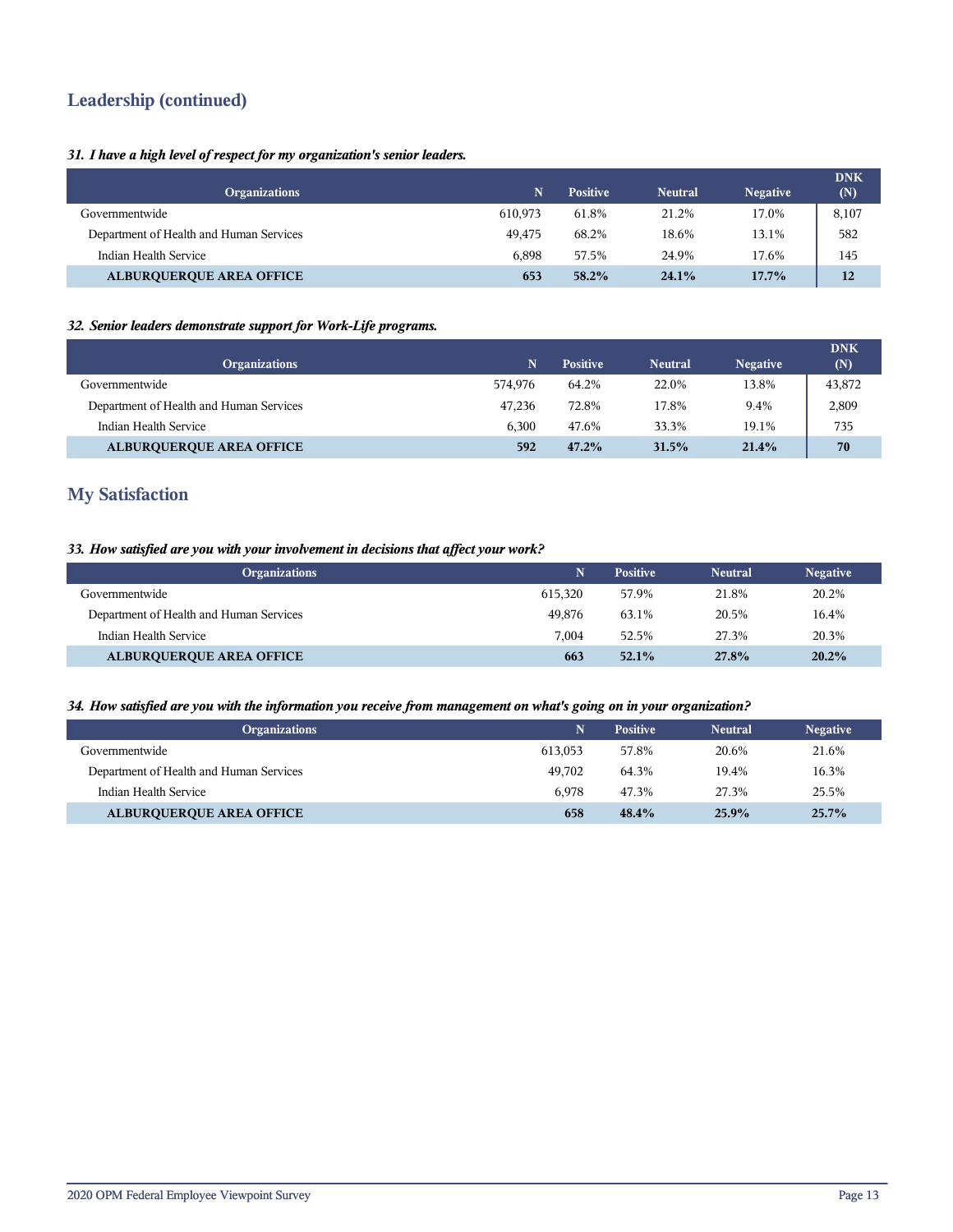## **My Satisfaction (continued)**

## *35. How satisfied are you with the recognition you receive for doing a good job?*

| <b>Organizations</b>                    |         | <b>Positive</b> | <b>Neutral</b> | <b>Negative</b> |
|-----------------------------------------|---------|-----------------|----------------|-----------------|
| Governmentwide                          | 612.519 | 58.7%           | 21.0%          | 20.2%           |
| Department of Health and Human Services | 49.713  | 64.3%           | 19.5%          | 16.1%           |
| Indian Health Service                   | 6.971   | 45.0%           | 28.1%          | 26.9%           |
| <b>ALBURQUERQUE AREA OFFICE</b>         | 658     | $46.2\%$        | $26.2\%$       | 27.6%           |

## *36. Considering everything, how satisfied are you with your job?*

| <b>Organizations</b>                    |         | <b>Positive</b> | <b>Neutral</b> | <b>Negative</b> |
|-----------------------------------------|---------|-----------------|----------------|-----------------|
| Governmentwide                          | 611.647 | 71.6%           | 15.4%          | 13.0%           |
| Department of Health and Human Services | 49.653  | 76.6%           | 13.9%          | 9.5%            |
| Indian Health Service                   | 6.962   | 70.5%           | 18.5%          | 11.0%           |
| <b>ALBURQUERQUE AREA OFFICE</b>         | 655     | 74.9%           | 14.4%          | $10.6\%$        |

## *37. Considering everything, how satisfied are you with your pay?*

| <b>Organizations</b>                    |         | <b>Positive</b> | <b>Neutral</b> | <b>Negative</b> |
|-----------------------------------------|---------|-----------------|----------------|-----------------|
| Governmentwide                          | 614.373 | 67.0%           | 15.0%          | 18.0%           |
| Department of Health and Human Services | 49.813  | 69.8%           | 15.1%          | 15.1%           |
| Indian Health Service                   | 6.968   | 63.9%           | 18.5%          | 17.6%           |
| <b>ALBURQUERQUE AREA OFFICE</b>         | 659     | 59.2%           | 20.3%          | 20.5%           |

## *38. Considering everything, how satisfied are you with your organization?*

| <b>Organizations</b>                    |         | <b>Positive</b> | <b>Neutral</b> | <b>Negative</b> |
|-----------------------------------------|---------|-----------------|----------------|-----------------|
| Governmentwide                          | 615.661 | 65.6%           | 18.9%          | 15.5%           |
| Department of Health and Human Services | 49.886  | 72.6%           | 16.7%          | 10.7%           |
| Indian Health Service                   | 7.008   | 60.4%           | 24.9%          | 14.7%           |
| <b>ALBURQUERQUE AREA OFFICE</b>         | 663     | $60.4\%$        | $24.7\%$       | 14.9%           |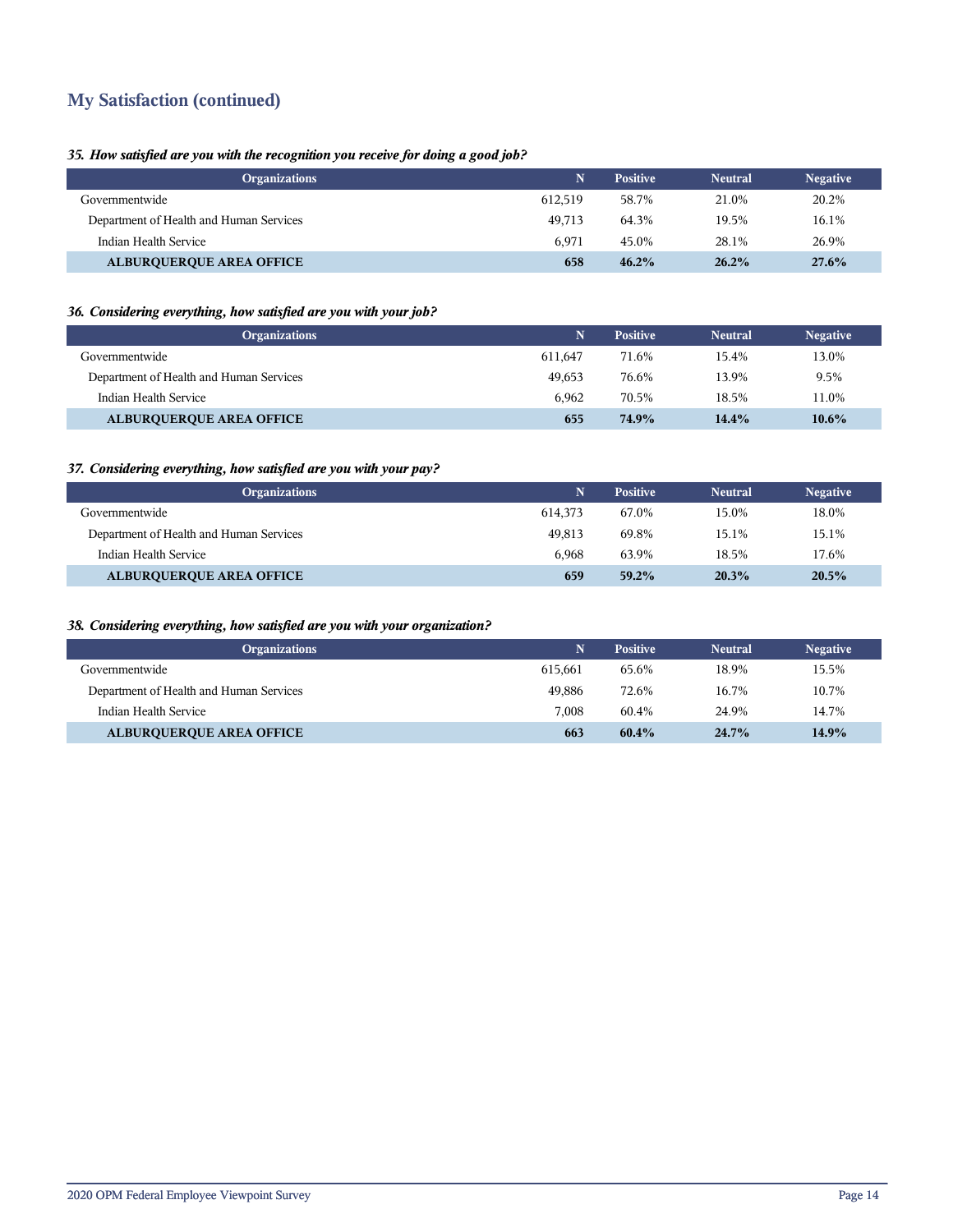## **Telework**

## *40A. Please select the response that BEST describes your teleworking schedule (1) BEFORE the COVID-19 pandemic.*

|                                         |         | <b>Telework</b>              |                         |                        |                                             |                          |  |  |
|-----------------------------------------|---------|------------------------------|-------------------------|------------------------|---------------------------------------------|--------------------------|--|--|
| <b>Organizations</b>                    | N       | <b>Every</b><br>Work<br>Day. | 3-4 Days<br>Per<br>Week | $1-2$ Days<br>Per Week | <b>Only 1-2</b><br>Days Per<br><b>Month</b> | <b>Very Infrequently</b> |  |  |
| Governmentwide                          | 606.230 | 3.2%                         | 5.3%                    | 15.5%                  | 5.0%                                        | 12.8%                    |  |  |
| Department of Health and Human Services | 49.449  | 4.8%                         | 8.8%                    | 37.4%                  | 5.7%                                        | 11.6%                    |  |  |
| Indian Health Service                   | 6.817   | 3.2%                         | 1.2%                    | 2.5%                   | 0.5%                                        | 3.1%                     |  |  |
| <b>ALBUROUEROUE AREA OFFICE</b>         | 651     | $2.4\%$                      | $0.6\%$                 | $0.6\%$                | $0.3\%$                                     | 1.3%                     |  |  |

## *40A. Please select the response that BEST describes your teleworking schedule (1) BEFORE the COVID-19 pandemic. (continued)*

|                                         | Do Not Telework |                                                |                                   |                                    |                                         |  |
|-----------------------------------------|-----------------|------------------------------------------------|-----------------------------------|------------------------------------|-----------------------------------------|--|
| <b>Organizations</b>                    | N               | <b>Must Be</b><br>Physically<br><b>Present</b> | <b>Technical</b><br><i>Issues</i> | <b>Not Approved</b><br>to Telework | <b>Choose Not to</b><br><b>Telework</b> |  |
| Governmentwide                          | 606.230         | 23.7%                                          | 3.4%                              | 19.1%                              | 11.8%                                   |  |
| Department of Health and Human Services | 49.449          | 13.1%                                          | 1.7%                              | 7.6%                               | 9.3%                                    |  |
| Indian Health Service                   | 6,817           | 48.8%                                          | 5.8%                              | 22.0%                              | 12.9%                                   |  |
| <b>ALBURQUERQUE AREA OFFICE</b>         | 651             | 55.3%                                          | 7.8%                              | $19.0\%$                           | 12.8%                                   |  |

#### *40B. Please select the response that BEST describes your teleworking schedule (2) DURING the PEAK of the pandemic.*

|                                         |        | <b>Telework</b>            |                         |                            |                                        |                          |  |
|-----------------------------------------|--------|----------------------------|-------------------------|----------------------------|----------------------------------------|--------------------------|--|
| <b>Organizations</b>                    |        | <b>Every</b><br>N Work Day | 3-4 Days<br>Per<br>Week | $1-2$ Days<br>Per.<br>Week | Only $1-2$<br>Days Per<br><b>Month</b> | <b>Very Infrequently</b> |  |
| Governmentwide<br>608.111               |        | 59.0%                      | 9.5%                    | 5.2%                       | 1.0%                                   | 3.3%                     |  |
| Department of Health and Human Services | 49.362 | 75.3%                      | 4.8%                    | 2.5%                       | 0.5%                                   | 1.7%                     |  |
| Indian Health Service                   | 6.855  | 18.3%                      | 4.8%                    | 3.3%                       | 1.0%                                   | 4.0%                     |  |
| <b>ALBURQUERQUE AREA OFFICE</b>         | 652    | $10.6\%$                   | 4.1%                    | $3.6\%$                    | $0.8\%$                                | 4.8%                     |  |

## *40B. Please select the response that BEST describes your teleworking schedule (2) DURING the PEAK of the pandemic. (continued)*

|                                         |         | Do Not Telework                                |                                                 |                                    |                                         |  |  |
|-----------------------------------------|---------|------------------------------------------------|-------------------------------------------------|------------------------------------|-----------------------------------------|--|--|
| <b>Organizations</b>                    | N       | <b>Must Be</b><br>Physically<br><b>Present</b> | <b>Technical</b><br><i><u><b>Issues</b></u></i> | <b>Not Approved</b><br>to Telework | <b>Choose Not to</b><br><b>Telework</b> |  |  |
| Governmentwide                          | 608,111 | 16.0%                                          | 1.6%                                            | 2.2%                               | 2.2%                                    |  |  |
| Department of Health and Human Services | 49.362  | 9.7%                                           | 1.3%                                            | 2.2%                               | 2.0%                                    |  |  |
| Indian Health Service                   | 6,855   | 43.6%                                          | 5.9%                                            | 10.6%                              | 8.6%                                    |  |  |
| <b>ALBURQUERQUE AREA OFFICE</b>         | 652     | 49.5%                                          | 8.5%                                            | 8.8%                               | $9.4\%$                                 |  |  |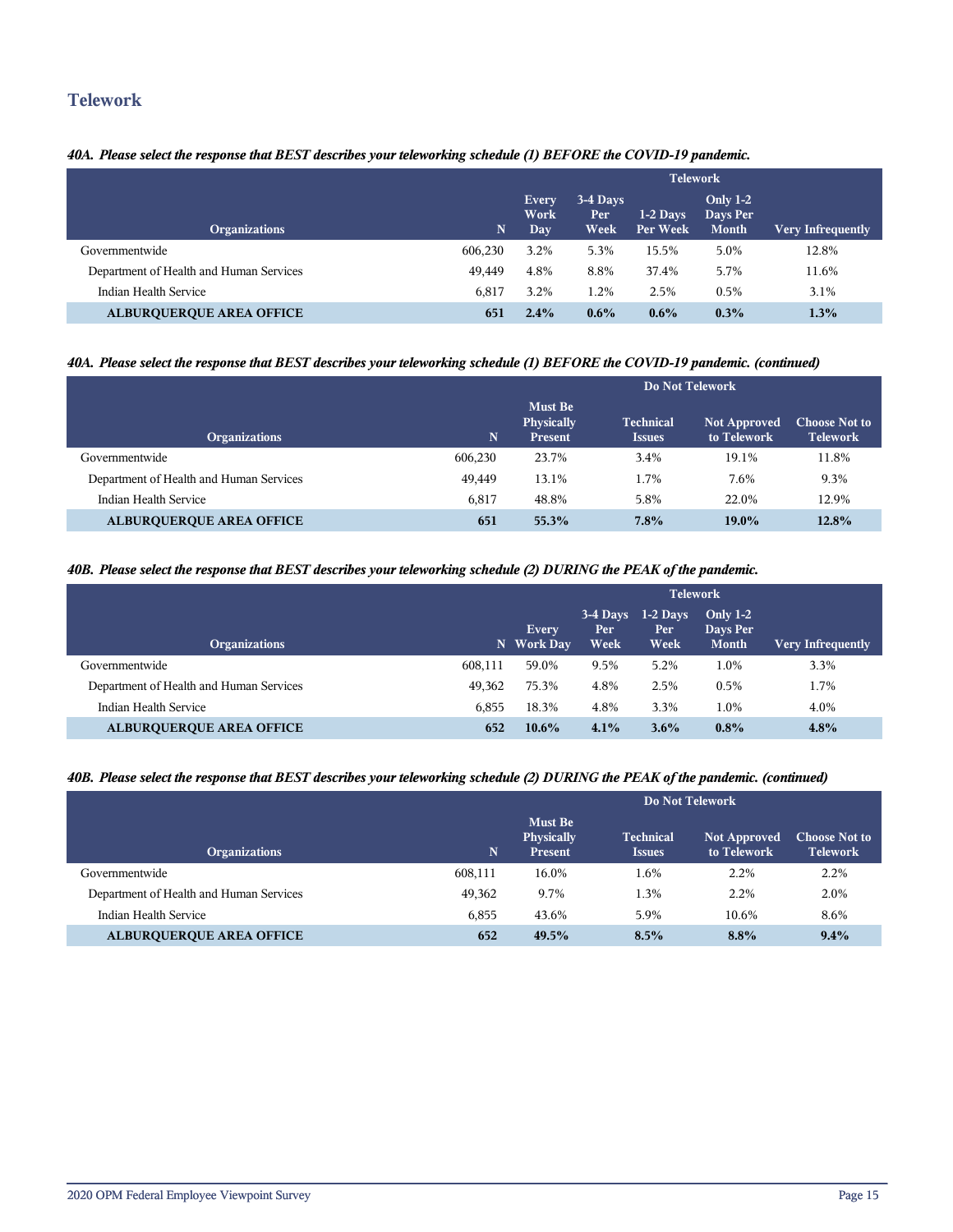## **Telework (continued)**

## *40C. Please select the response that BEST describes your teleworking schedule (3) AS OF the date you responded to this survey.*

|                                         |         | <b>Telework</b>                     |          |                           |                                             |                          |
|-----------------------------------------|---------|-------------------------------------|----------|---------------------------|---------------------------------------------|--------------------------|
| <b>Organizations</b>                    |         | <b>Every</b><br>N Work Day Per Week | 3-4 Days | $1-2$ Days<br>Per<br>Week | <b>Only 1-2</b><br>Days Per<br><b>Month</b> | <b>Very Infrequently</b> |
| Governmentwide                          | 604.562 | 47.3%                               | 11.6%    | 8.0%                      | 1.7%                                        | 3.9%                     |
| Department of Health and Human Services | 49.303  | 69.8%                               | 7.3%     | 4.1%                      | 0.8%                                        | 1.8%                     |
| <b>Indian Health Service</b>            | 6.783   | 15.6%                               | 4.4%     | 3.4%                      | 1.0%                                        | 3.3%                     |
| <b>ALBURQUERQUE AREA OFFICE</b>         | 652     | $9.3\%$                             | 4.2%     | $3.2\%$                   | $1.7\%$                                     | 3.7%                     |

#### *40C. Please select the response that BEST describes your teleworking schedule (3) AS OF the date you responded to this survey. (continued)*

|                                         |         | Do Not Telework                                |                                   |                                    |                                         |  |
|-----------------------------------------|---------|------------------------------------------------|-----------------------------------|------------------------------------|-----------------------------------------|--|
| <b>Organizations</b>                    | N.      | <b>Must Be</b><br>Physically<br><b>Present</b> | <b>Technical</b><br><b>Issues</b> | <b>Not Approved</b><br>to Telework | <b>Choose Not to</b><br><b>Telework</b> |  |
| Governmentwide                          | 604.562 | 18.3%                                          | 1.7%                              | 3.9%                               | 3.5%                                    |  |
| Department of Health and Human Services | 49,303  | 10.3%                                          | 1.3%                              | 2.2%                               | 2.4%                                    |  |
| Indian Health Service                   | 6.783   | 45.5%                                          | 5.7%                              | 11.0%                              | 10.0%                                   |  |
| <b>ALBURQUERQUE AREA OFFICE</b>         | 652     | $51.2\%$                                       | 8.2%                              | 8.1%                               | 10.4%                                   |  |

## **Work-Life**

## *58. How satisfied are you with the Telework program in your agency?*

| <b>Organizations</b>                    |         | <b>Positive</b> | <b>Neutral</b> | <b>Negative</b> | <b>Choose Not to</b><br>Participate<br>(N) | <b>Not</b><br><b>Available to</b><br>Me<br>(N) | Unaware of<br>Program<br>(N) |
|-----------------------------------------|---------|-----------------|----------------|-----------------|--------------------------------------------|------------------------------------------------|------------------------------|
| Governmentwide                          | 512.728 | 78.4%           | 11.5%          | 10.1%           | 9,996                                      | 70,318                                         | 5,155                        |
| Department of Health and Human Services | 44,721  | 87.7%           | 7.1%           | 5.2%            | 678                                        | 3,281                                          | 319                          |
| Indian Health Service                   | 3.309   | 60.8%           | 25.6%          | 13.6%           | 396                                        | 2.764                                          | 267                          |
| <b>ALBUROUEROUE AREA OFFICE</b>         | 288     | $55.2\%$        | 32.6%          | 12.3%           | 41                                         | 290                                            | 39                           |

#### *59. Which of the following Work-Life programs have you participated in or used at your agency within the last 12 months? (Mark all that apply)*

| <b>Organizations</b>                    | N       | <b>Alternative</b><br>Work<br><b>Schedules</b> | Health and<br><b>Wellness</b><br><b>Programs</b> | Employee<br>Assistance<br>Program - EAP | <b>Child Care</b><br><b>Programs</b> | Elder Care<br><b>Programs</b> | <b>None</b><br><b>Listed</b> |
|-----------------------------------------|---------|------------------------------------------------|--------------------------------------------------|-----------------------------------------|--------------------------------------|-------------------------------|------------------------------|
| Governmentwide                          | 594.723 | 48.8%                                          | 18.9%                                            | 5.6%                                    | 2.8%                                 | 0.5%                          | 41.6%                        |
| Department of Health and Human Services | 48.694  | 40.9%                                          | 30.4%                                            | 7.1%                                    | 3.5%                                 | 1.2%                          | 40.3%                        |
| Indian Health Service                   | 6.700   | 26.8%                                          | 29.5%                                            | 5.3%                                    | 0.8%                                 | 0.5%                          | 52.0%                        |
| <b>ALBUROUEROUE AREA OFFICE</b>         | 651     | 20.1%                                          | $21.7\%$                                         | 4.2%                                    | 1.1%                                 | $0.6\%$                       | 61.5%                        |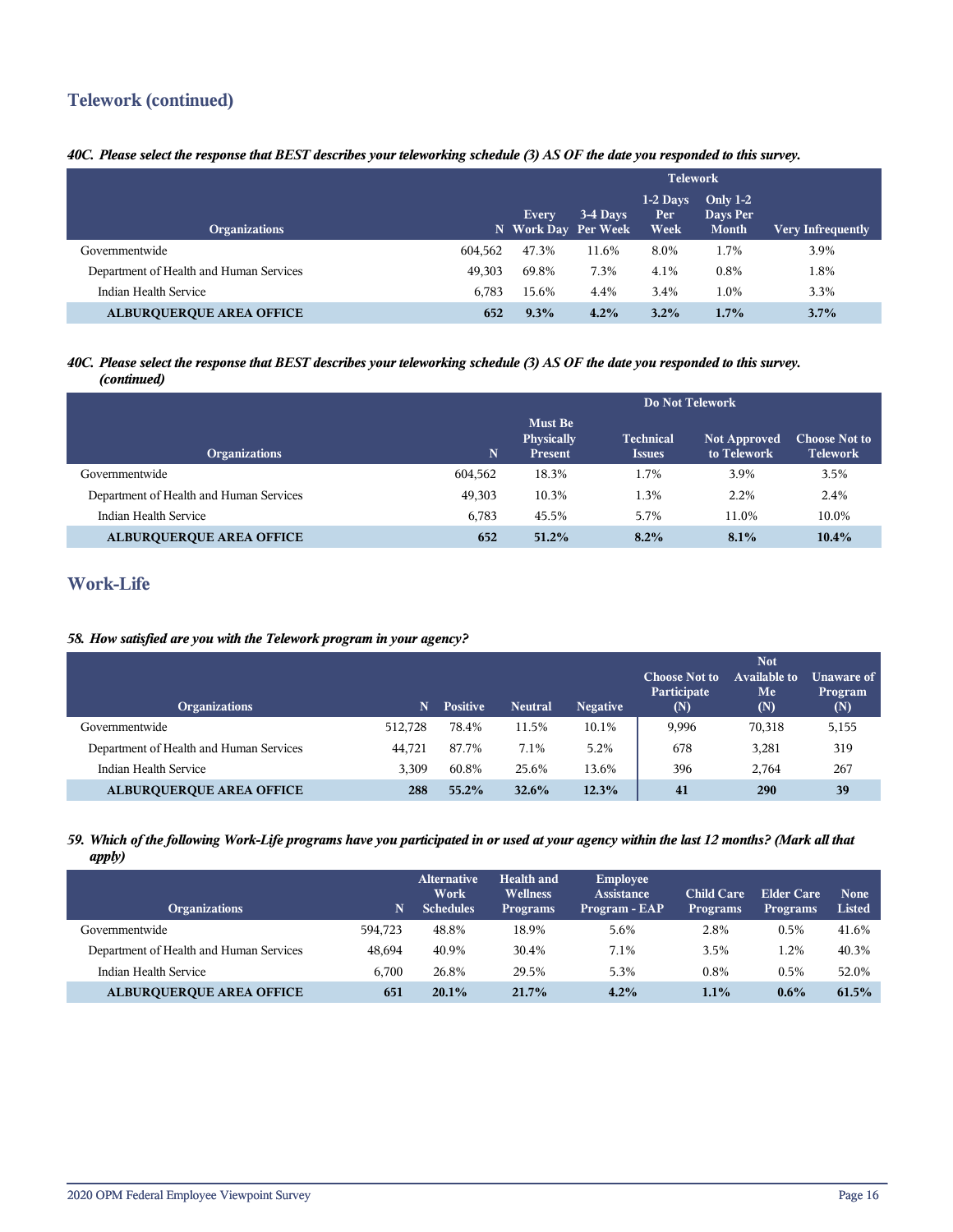## **Work-Life (continued)**

*60. How satisfied are you with the following Work-Life programs in your agency? Alternative Work Schedules (for example, compressed work schedule, flexible work schedule)*

| <b>Organizations</b>                    | N       | <b>Positive</b> | <b>Neutral</b> | <b>Negative</b> | <b>Choose Not to</b><br>Participate<br>(N) | <b>Not</b><br><b>Available to</b><br>Me<br>(N) | Unaware of<br><b>Programs</b><br>(N) |
|-----------------------------------------|---------|-----------------|----------------|-----------------|--------------------------------------------|------------------------------------------------|--------------------------------------|
| Governmentwide                          | 420.768 | 82.5%           | 12.1%          | 5.4%            | 92,389                                     | 67,807                                         | 14,558                               |
| Department of Health and Human Services | 30.784  | 83.8%           | 12.1%          | 4.1%            | 11,534                                     | 5,095                                          | 1,326                                |
| Indian Health Service                   | 3.562   | 63.6%           | 25.6%          | 10.8%           | 608                                        | 2,066                                          | 468                                  |
| <b>ALBURQUERQUE AREA OFFICE</b>         | 308     | 55.9%           | 31.0%          | 13.2%           | 47                                         | 244                                            | 54                                   |

*61. How satisfied are you with the following Work-Life programs in your agency? Health and Wellness Programs (for example, onsite exercise, flu vaccination, medical screening, CPR training, health and wellness fair)*

| <b>Organizations</b>                    | N       | <b>Positive</b> | <b>Neutral</b> | <b>Negative</b> | <b>Choose Not to</b><br>Participate<br>(N) | <b>Not</b><br>Available to<br>Me<br>(N) | Unaware of<br><b>Programs</b><br>(N) |
|-----------------------------------------|---------|-----------------|----------------|-----------------|--------------------------------------------|-----------------------------------------|--------------------------------------|
| Governmentwide                          | 366.652 | 63.8%           | 27.1%          | 9.1%            | 125,421                                    | 54,613                                  | 44,877                               |
| Department of Health and Human Services | 35,765  | 80.4%           | 16.1%          | 3.4%            | 9.437                                      | 1,684                                   | 1,539                                |
| Indian Health Service                   | 5.399   | 68.3%           | 25.0%          | 6.7%            | 399                                        | 500                                     | 359                                  |
| <b>ALBUROUEROUE AREA OFFICE</b>         | 509     | $63.1\%$        | 30.4%          | $6.4\%$         | 26                                         | 65                                      | 48                                   |

*62. How satisfied are you with the following Work-Life programs in your agency? Employee Assistance Program - EAP (for example, short-term counseling, referral services, legal services, education services)*

| <b>Organizations</b>                    | N       | <b>Positive</b> | <b>Neutral</b> | <b>Negative</b> | <b>Choose Not to</b><br>Participate<br>(N) | <b>Not</b><br>Available to<br>Me<br>(N) | Unaware of<br><b>Programs</b><br>(N) |
|-----------------------------------------|---------|-----------------|----------------|-----------------|--------------------------------------------|-----------------------------------------|--------------------------------------|
| Governmentwide                          | 270.883 | 51.1%           | 42.7%          | 6.3%            | 266.695                                    | 13,796                                  | 42,632                               |
| Department of Health and Human Services | 21,027  | 58.5%           | 36.6%          | 4.9%            | 23,962                                     | 711                                     | 2,846                                |
| Indian Health Service                   | 3.645   | 45.2%           | 47.7%          | 7.1%            | 2.004                                      | 346                                     | 708                                  |
| <b>ALBUROUEROUE AREA OFFICE</b>         | 343     | 39.9%           | 53.6%          | 6.5%            | 159                                        | 52                                      | 101                                  |

*63. How satisfied are you with the following Work-Life programs in your agency? Child Care Programs (for example, child care center, parenting classes and support groups, back-up care, subsidy, flexible spending account)*

| <b>Organizations</b>                    | N       | <b>Positive</b> | <b>Neutral</b> | <b>Negative</b> | <b>Choose Not to</b><br>Participate<br>(N) | <b>Not</b><br><b>Available to</b><br>Me<br>(N) | Unaware of<br><b>Programs</b><br>(N) |
|-----------------------------------------|---------|-----------------|----------------|-----------------|--------------------------------------------|------------------------------------------------|--------------------------------------|
| Governmentwide                          | 174.140 | 36.9%           | 55.6%          | 7.5%            | 300,375                                    | 55,448                                         | 63,609                               |
| Department of Health and Human Services | 13.821  | 46.2%           | 47.8%          | 5.9%            | 27,328                                     | 3,402                                          | 3,934                                |
| Indian Health Service                   | 2.057   | 28.1%           | 61.8%          | 10.1%           | 1.813                                      | 1.430                                          | 1,396                                |
| <b>ALBUROUEROUE AREA OFFICE</b>         | 190     | $20.6\%$        | 68.4%          | $11.0\%$        | 147                                        | 153                                            | 162                                  |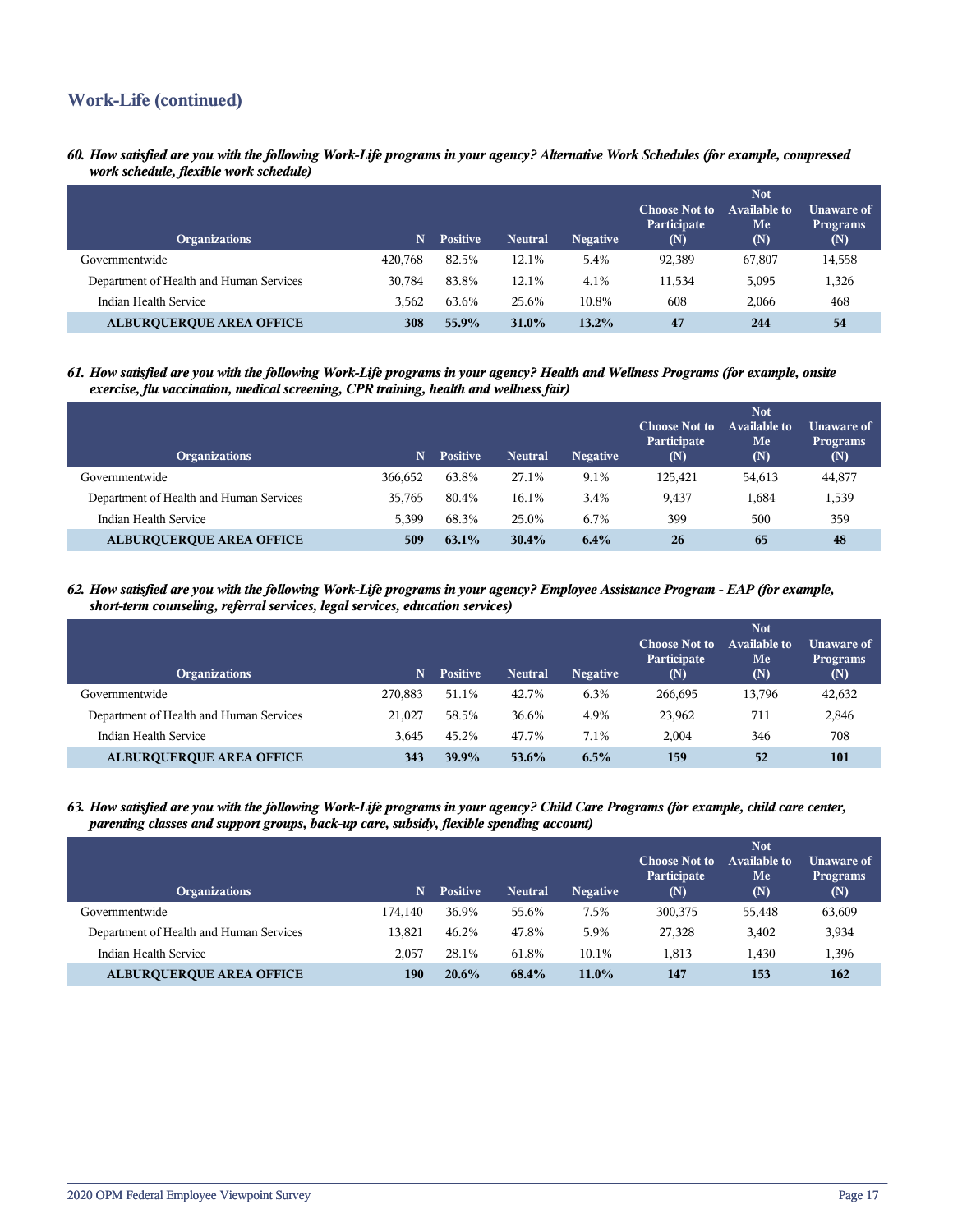## **Work-Life (continued)**

*64. How satisfied are you with the following Work-Life programs in your agency? Elder Care Programs (for example, elder/adult care, support groups, resources)*

| <b>Organizations</b>                    | N       | <b>Positive</b> | <b>Neutral</b> | <b>Negative</b> | <b>Choose Not to</b><br>Participate<br>(N) | <b>Not</b><br>Available to<br>Me<br>(N) | Unaware of<br><b>Programs</b><br>(N) |
|-----------------------------------------|---------|-----------------|----------------|-----------------|--------------------------------------------|-----------------------------------------|--------------------------------------|
| Governmentwide                          | 140.850 | 28.5%           | 66.2%          | 5.3%            | 298,503                                    | 49,768                                  | 101,189                              |
| Department of Health and Human Services | 11.116  | 38.8%           | 57.2%          | 4.0%            | 27,995                                     | 2,909                                   | 6,319                                |
| Indian Health Service                   | 1.956   | 26.6%           | 64.6%          | 8.8%            | 1.761                                      | 1,290                                   | 1,659                                |
| <b>ALBURQUERQUE AREA OFFICE</b>         | 191     | 19.2%           | 73.3%          | 7.6%            | 137                                        | 140                                     | 184                                  |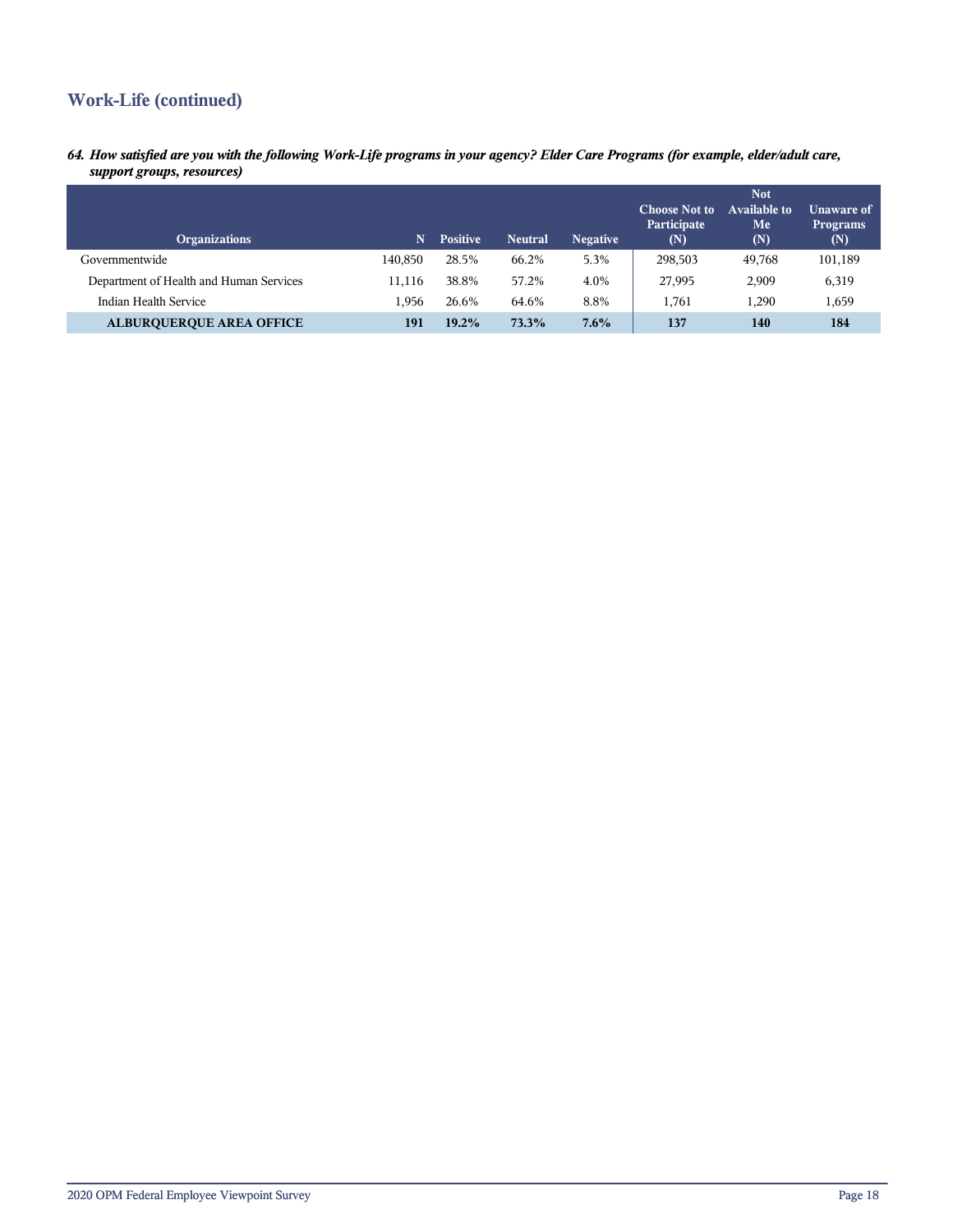## **My Employment Demographics**

## *Where do you work?*

| Response                                           | $\frac{0}{2}$ |
|----------------------------------------------------|---------------|
| Headquarters                                       | 5.0%          |
| Field                                              | 88.0%         |
| Full-time telework (e.g., home office, telecenter) | 6.9%          |

## *What is your supervisory status?*

| <b>Response</b> |       |  |
|-----------------|-------|--|
| Senior Leader   | 2.2%  |  |
| Manager         | 4.2%  |  |
| Supervisor      | 12.9% |  |
| Team Leader     | 10.4% |  |
| Non-Supervisor  | 70.3% |  |
|                 |       |  |

## *What is your pay category/grade?*

| <b>Response</b>                                      | $\frac{0}{0}$ |
|------------------------------------------------------|---------------|
| Federal Wage System                                  | 6.4%          |
| GS 1-6                                               | 33.7%         |
| GS 7-12                                              | 41.8%         |
| GS 13-15                                             | 10.2%         |
| Senior Executive Service                             | $0.0\%$       |
| Senior Level (SL) or Scientific or Professional (ST) | 0.2%          |
| Other                                                | 7.8%          |

## *What is your US military service status?*

| <b>Response</b>                         | $\frac{0}{0}$ |
|-----------------------------------------|---------------|
| No Prior Military Service               | 91.0%         |
| Currently in National Guard or Reserves | 0.3%          |
| Retired                                 | 1.4%          |
| Separated or Discharged                 | 7.3%          |

Note: Percentages for demographic questions are unweighted.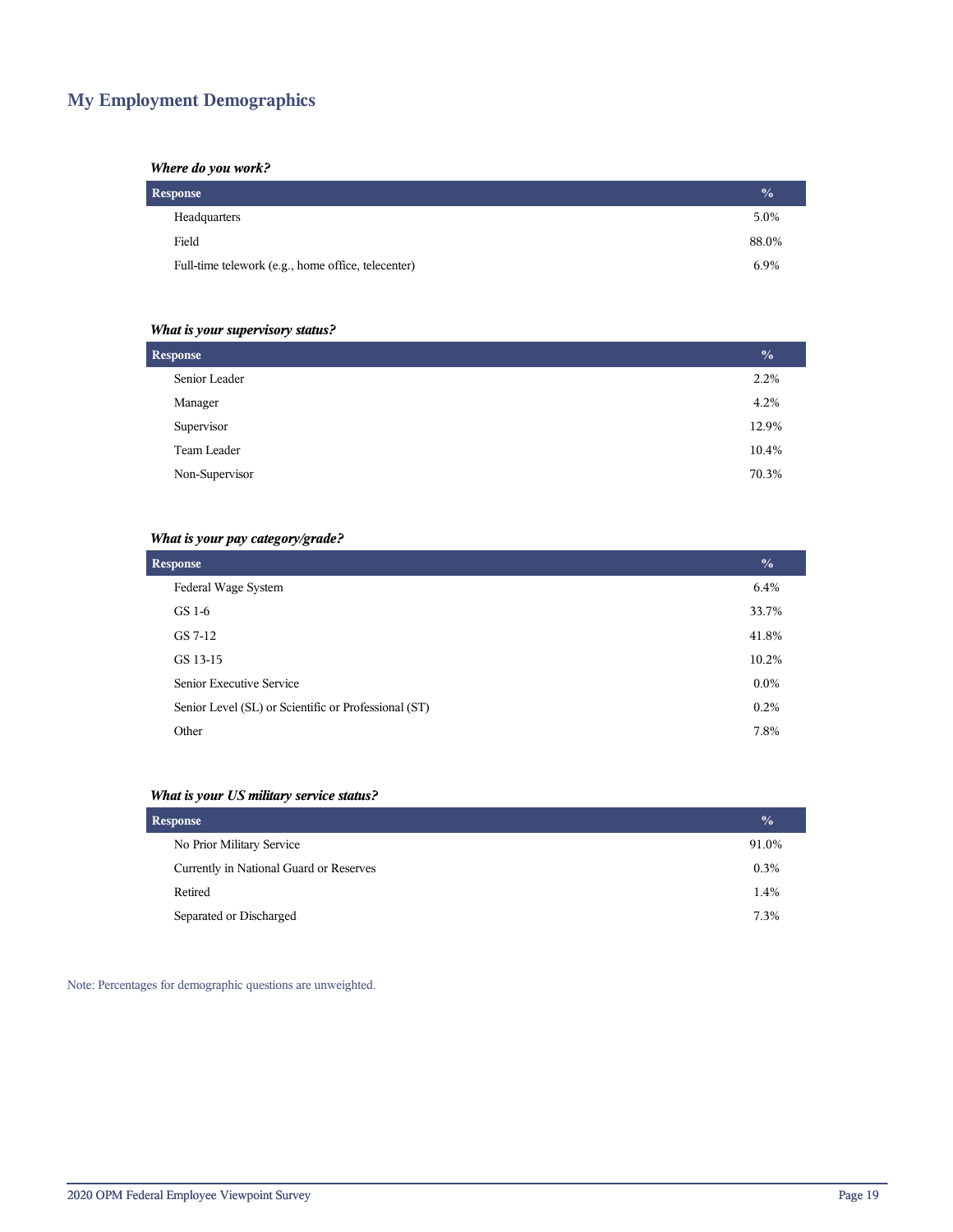## **My Employment Demographics (continued)**

#### *Are you:*

| <b>Response</b>                                                                                                                              | $\frac{0}{0}$ |
|----------------------------------------------------------------------------------------------------------------------------------------------|---------------|
| The spouse of a current active duty service member of the U.S. Armed Forces                                                                  | $0.6\%$       |
| The spouse of a service member who retired or separated from active duty in the U.S. Armed Forces with a<br>disability rating of 100 percent | $0.6\%$       |
| The widow(er) of a service member killed while on active duty in the U.S. Armed Forces                                                       | $0.0\%$       |
| None of the categories listed                                                                                                                | 98.8%         |

#### *Have you been hired under the Military Spouse Non-Competitive Hiring Authority?*

| Response |                                                                                                                 |  |          |          |  | $\frac{0}{0}$ |
|----------|-----------------------------------------------------------------------------------------------------------------|--|----------|----------|--|---------------|
| Yes      |                                                                                                                 |  |          |          |  | 12.5%         |
| No       |                                                                                                                 |  |          |          |  | 87.5%         |
| .        | the contract of the contract of the contract of the contract of the contract of the contract of the contract of |  | $\cdots$ | $\cdots$ |  |               |

*Note: If the response to the previous question on if you are a military spouse was "None of the categories listed," this item was skipped.*

#### *How long have you been with the Federal Government (excluding military service)?*

| <b>Response</b>    |         |  |
|--------------------|---------|--|
| Less than 1 year   | $0.8\%$ |  |
| 1 to 3 years       | 14.5%   |  |
| 4 to 5 years       | 10.0%   |  |
| 6 to 10 years      | 19.5%   |  |
| 11 to 14 years     | 10.8%   |  |
| 15 to 20 years     | 16.2%   |  |
| More than 20 years | 28.2%   |  |

#### *How long have you been with your current agency (for example, Department of Justice, Environmental Protection Agency)?*

| <b>Response</b>    |       |  |
|--------------------|-------|--|
| Less than 1 year   | 2.2%  |  |
| 1 to 3 years       | 19.3% |  |
| 4 to 5 years       | 12.6% |  |
| 6 to 10 years      | 18.1% |  |
| 11 to 14 years     | 10.5% |  |
| 15 to 20 years     | 14.1% |  |
| More than 20 years | 23.2% |  |
|                    |       |  |

Note: Percentages for demographic questions are unweighted.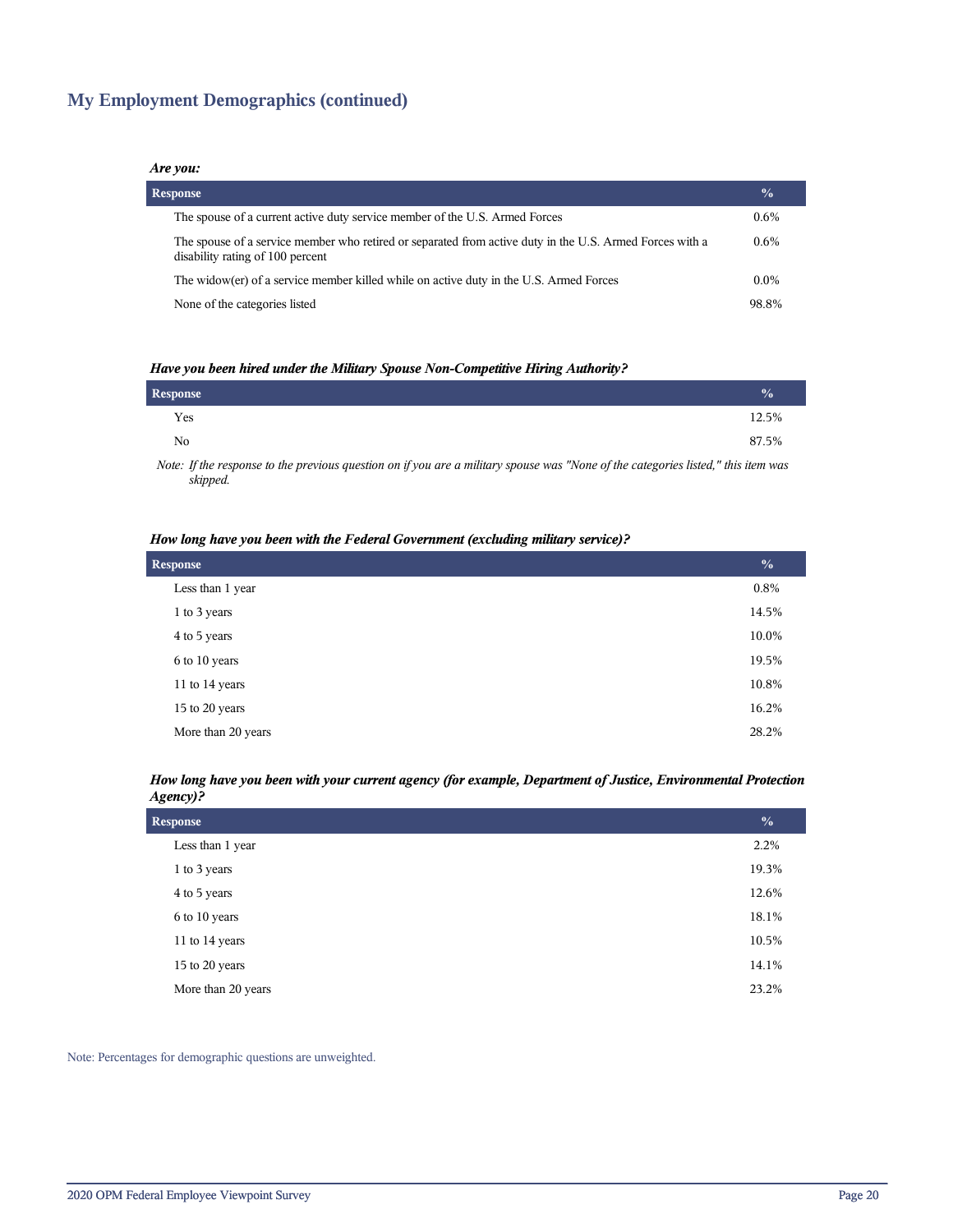## **My Employment Demographics (continued)**

#### *Are you considering leaving your organization within the next year, and if so, why?*

| <b>Response</b>                                         | <b>Before the</b><br>COVID-19<br>pandemic<br>$\frac{0}{0}$ | Today<br>$\frac{0}{0}$ |
|---------------------------------------------------------|------------------------------------------------------------|------------------------|
| No.                                                     | 77.8%                                                      | 70.7%                  |
| Yes, to retire                                          | 8.4%                                                       | 8.5%                   |
| Yes, to take another job within the Federal Government  | 9.7%                                                       | 13.1%                  |
| Yes, to take another job outside the Federal Government | 1.7%                                                       | 2.6%                   |
| Yes, other                                              | 2.3%                                                       | 5.1%                   |

#### *Has your intention to leave your organization within the next year changed because of the COVID-19 pandemic?*

| <b>Response</b> | $\sqrt{0}$ |
|-----------------|------------|
| Yes             | 37.8%      |
| No.             | 62.2%      |

*Note: If the response to your considering leaving your organization did not differ between "Before the COVID-19 Pandemic" and "Today," this item was skipped.*

#### *I am planning to retire:*

| <b>Response</b>   | <b>Before the</b><br>COVID-19<br>pandemic<br>$\frac{0}{0}$ | Today<br>$\frac{0}{0}$ |
|-------------------|------------------------------------------------------------|------------------------|
| Less than 1 year  | 2.9%                                                       | 4.4%                   |
| 1 year            | 4.5%                                                       | 5.1%                   |
| 2 years           | 8.0%                                                       | 7.7%                   |
| 3 years           | 4.6%                                                       | 3.5%                   |
| 4 years           | 2.9%                                                       | 2.4%                   |
| 5 years           | 8.0%                                                       | 7.1%                   |
| More than 5 years | 69.2%                                                      | 69.9%                  |
|                   |                                                            |                        |

#### *Has your retirement plan changed because of the COVID-19 pandemic?*

| <b>Response</b> |  |  |  |  |                                                                                                                                                                                                                                                                                                                   |  | $\frac{0}{0}$ |  |
|-----------------|--|--|--|--|-------------------------------------------------------------------------------------------------------------------------------------------------------------------------------------------------------------------------------------------------------------------------------------------------------------------|--|---------------|--|
| Yes             |  |  |  |  |                                                                                                                                                                                                                                                                                                                   |  | 28.3%         |  |
| No              |  |  |  |  |                                                                                                                                                                                                                                                                                                                   |  | 71.7%         |  |
| $\mathbf{v}$    |  |  |  |  | $\mathcal{L}$ and $\mathcal{L}$ and $\mathcal{L}$ and $\mathcal{L}$ are $\mathcal{L}$ and $\mathcal{L}$ and $\mathcal{L}$ and $\mathcal{L}$ and $\mathcal{L}$ and $\mathcal{L}$ and $\mathcal{L}$ and $\mathcal{L}$ and $\mathcal{L}$ and $\mathcal{L}$ and $\mathcal{L}$ and $\mathcal{L}$ and $\mathcal{L}$ and |  |               |  |

*Note: If the response to your retirement plans did not differ between "Before the COVID-19 Pandemic" and "Today," this item was skipped.*

Note: Percentages for demographic questions are unweighted.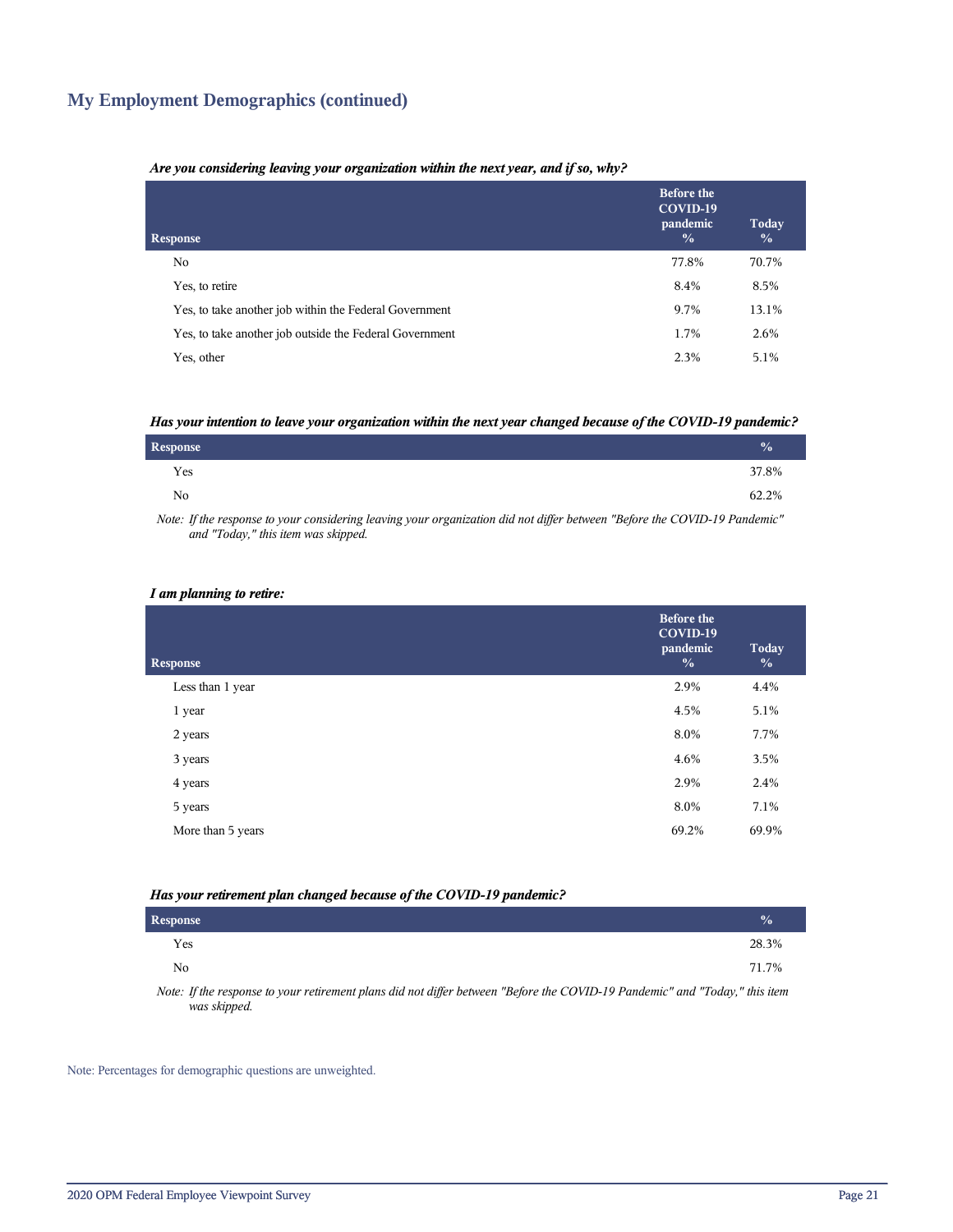## **My Personal Demographics**

| Are you of Hispanic, Latino, or Spanish origin? |  |  |  |
|-------------------------------------------------|--|--|--|
|                                                 |  |  |  |

| Response | $\frac{1}{2}$ |
|----------|---------------|
| Yes      | 6.7%          |
| No       | 93.3%         |

#### *Please select the racial category or categories with which you most closely identify.*

| <b>Response</b> |                                  |       |
|-----------------|----------------------------------|-------|
|                 | White                            | 17.3% |
|                 | <b>Black or African American</b> | 1.3%  |
|                 | All other races                  | 81.5% |
|                 |                                  |       |

## *What is your age group?*

| <b>Response</b>    |       |  |
|--------------------|-------|--|
| 29 years and under | 5.2%  |  |
| 30-39 years old    | 19.5% |  |
| 40-49 years old    | 25.6% |  |
| 50-59 years old    | 28.1% |  |
| 60 years or older  | 21.7% |  |

#### *What is the highest degree or level of education you have completed?*

| <b>Response</b>                                 |       |  |  |  |
|-------------------------------------------------|-------|--|--|--|
| Less than High School/ High School Diploma/ GED | 10.2% |  |  |  |
| Certification/Some College/Associate's Degree   | 47.8% |  |  |  |
| Bachelor's Degree                               | 17.0% |  |  |  |
| Advanced Degrees (Post Bachelor's Degree)       | 25.0% |  |  |  |

Note: Percentages for demographic questions are unweighted. For confidentiality reasons, percentages for the 'My Personal Demographics' questions may be suppressed. Any suppressed percentages are noted.